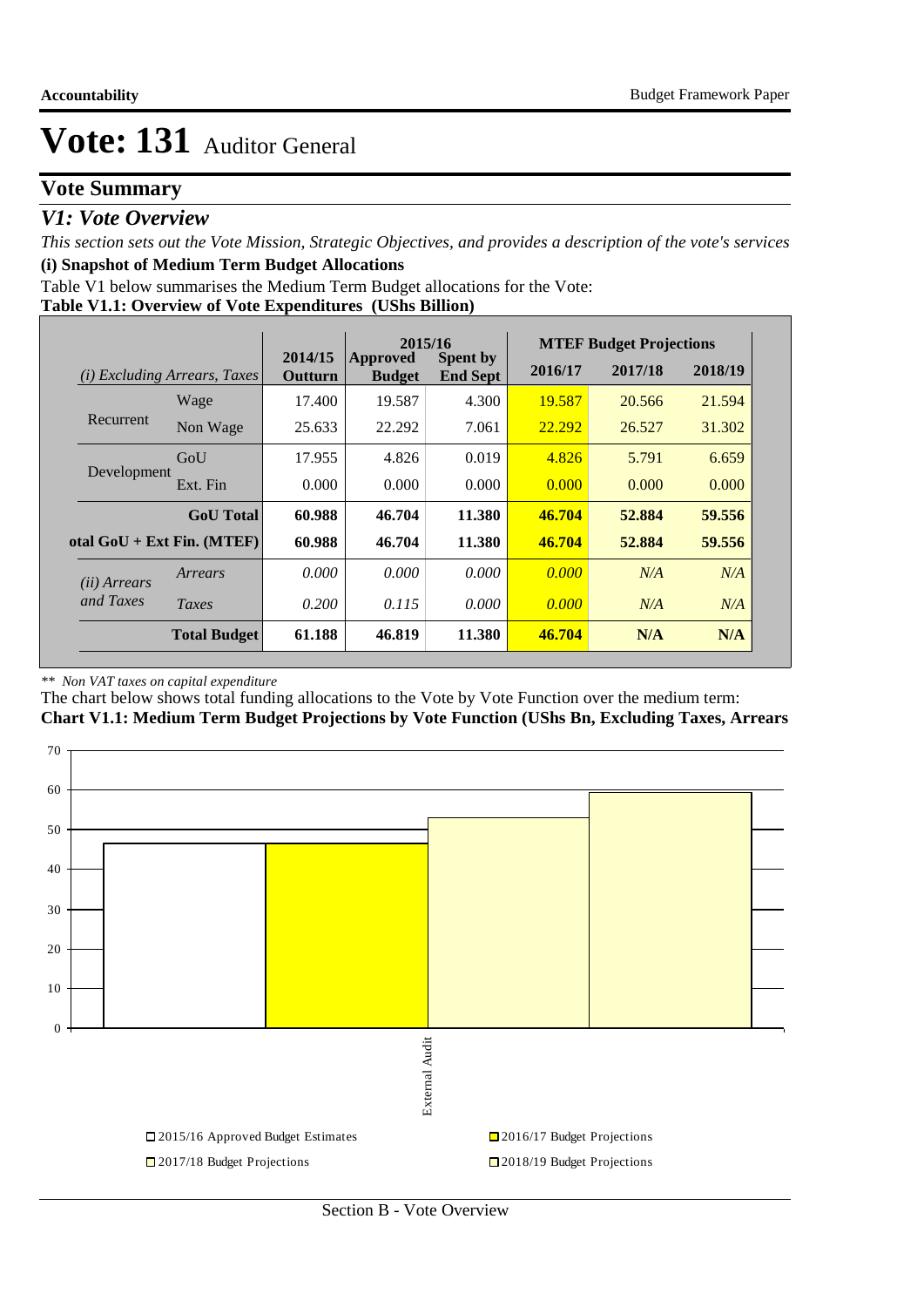### **Vote Summary**

### **(ii) Vote Mission Statement**

The Vote's Mission Statement is:

*To audit and report to Parliament and thereby make an effective contribution to improving public accountability and value for money spent.*

### **(iii) Vote Outputs which Contribute to Priority Sector Outcomes**

The table below sets out the vote functions and outputs delivered by the vote which the sector considers as contributing most to priority sector outcomes.

| Table V1.2. Sector Outcomes, Vote Functions and Key Outputs                                     |                                                                                                 |                                                                                               |
|-------------------------------------------------------------------------------------------------|-------------------------------------------------------------------------------------------------|-----------------------------------------------------------------------------------------------|
| <b>Sector Outcome 1:</b>                                                                        | <b>Sector Outcome 2:</b>                                                                        | <b>Sector Outcome 3:</b>                                                                      |
| <b>Efficient service delivery through</b><br>formulation and monitoring of credible<br>budgets. | Compliance to accountability policies,<br>service delivery standards and<br><i>regulations.</i> | <b>Accountability Sector's contribution to</b><br>economic growth and development<br>enhanced |
| Vote Function: 14 53 External Audit                                                             |                                                                                                 |                                                                                               |
| <b>Outputs Contributing to Outcome 1:</b>                                                       | <b>Outputs Contributing to Outcome 2:</b>                                                       | <b>Outputs Contributing to Outcome 3:</b>                                                     |
| None                                                                                            | <b>Outputs Provided</b>                                                                         | None                                                                                          |
|                                                                                                 | 145301 Financial Audits                                                                         |                                                                                               |
|                                                                                                 | 145302 Value for Money Audits                                                                   |                                                                                               |

## **Table V1.2: Sector Outcomes, Vote Functions and Key Outputs**

## *V2: Past Vote Performance and Medium Term Plans*

*This section describes past and future vote performance, in terms of key vote outputs and plans to address sector policy implementation issues.* 

### **(i) Past and Future Planned Vote Outputs**

*2014/15 Performance*

The vote outputs are classified into the following categories; Financial Audits, Value for Money Audits, Special/Forensic Audits, Policy, Planning and Strategic Management, Construction of Audit House and Support to Office of the Auditor General which includes; Non Residential Buildings, Furniture and Fixtures and Transport Equipment. The subsequent sections therefore, present an account of the achievements for the office as at 31st March 2015

Financial Audits

In the FY 2014/15, the office planned to conduct a total of 1,387 financial audits. By 31st March 2015, the office had completed and reported on a total of 1898 financial audits while 739 financial audits were in progress.

Value for Money Audits

Under this Vote function output, the office planned to carry out a total of 10 VFM and 6 specialised audits. By 31st March 2015, a total of 10 Value for Money and 5 specialised (engineering) audits were in progress.

Policy, Planning and Strategic Management

To achieve objective 1 of the Office's 5-Year Corporate Plan which is "To improve quality and impact of audit work to promote increased accountability, probity and transparency in the management of public funds", by 31st March 2015, the following outputs were achieved:

•Audit Reports for the FY ended 30th June 2014 Vols. 2, 3, 4 & 5 processed and submitted to Parliament. •Annual OAG Performance Report Vol. 1 2014 produced and submitted to Parliament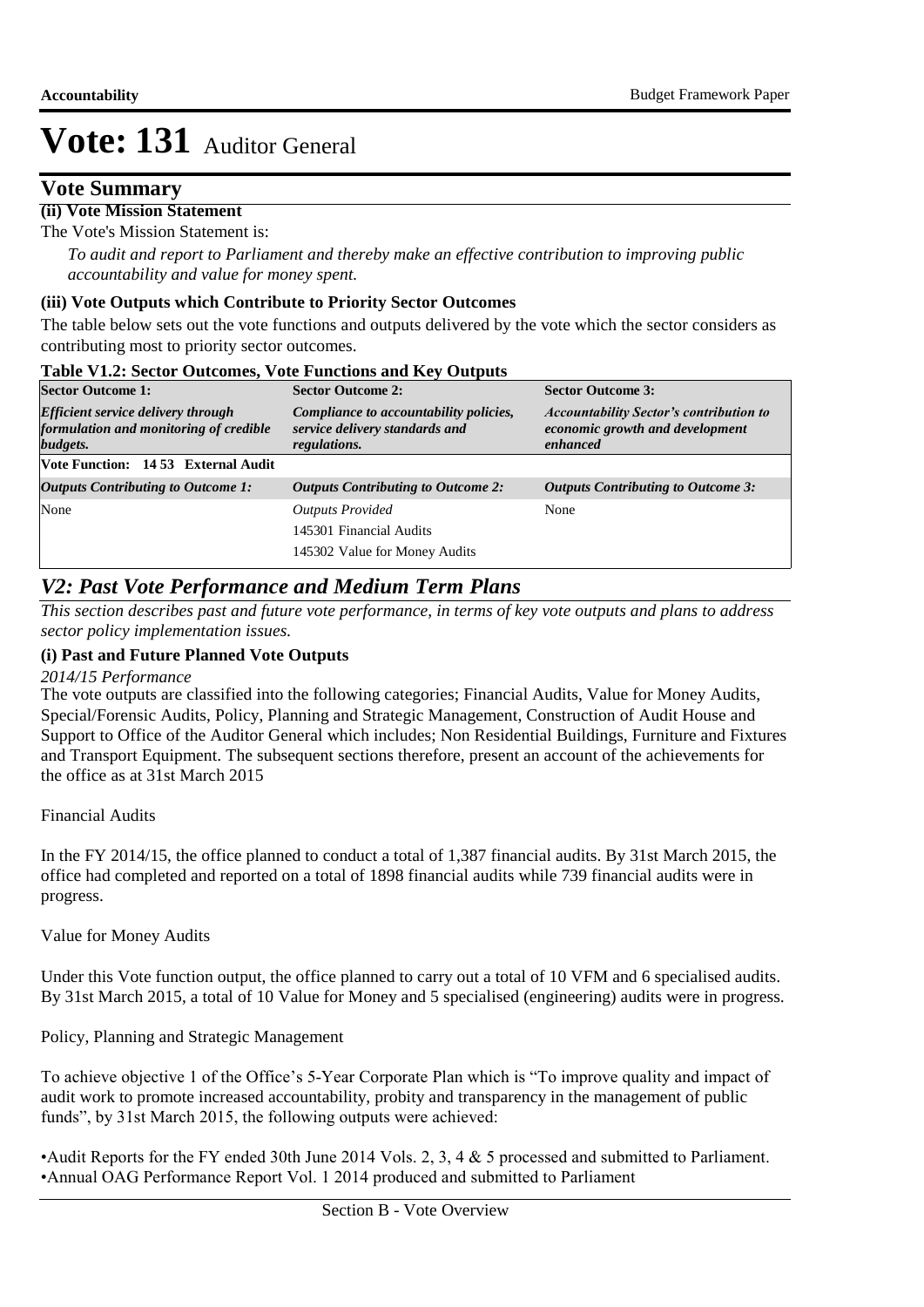## **Vote Summary**

- •Final draft of the Quality Assurance Manual was produced awaiting approval
- •Customisation of the Performance Audit Manual was completed awaiting approval
- 38 staff were trained on use of the Regularity Audit Manual and technical support provided to all the 9 branches and 3 Directorates of CG1, CG2 and FIIT implementing RAM
- •1 staff participated in the development of RAM e-learning materials facilitated by AFROSAI-E;
- •30 Quality Assurances audit review reports were produced (20 pre issuance and 20 post issuance)
- OAG staff provided technical support to the Accountability Committees of Parliament during all sessions;
- 128 briefs prepared: 60 briefs prepared for PAC, 30 briefs for COSASE, 38 brief for LGPAC.
- •Verifications were carried out on 15 entities and reports were produced;
- •Data base on reports discussed by PAC, LGPAC and COSASE was updated.
- •The OAG stakeholder engagement strategy was developed
- •The office participated in the Anti Corruption week activities in collaboration with IG's office
- •A joint knowledge sharing workshop between IG, PPDA & OAG was organised
- •Champions to develop guidelines on use of excel in data analysis were identified
- •The Institute of Certified Public Accountants was sensitised on ISSAIs
- •Standardised reporting templetes for CG and LG developed and 150 staff trained in report writing
- •Institutional review of the HR domain carried out and preparation of the report in progress.

To achieve objective 2 of the Office's 5-Year Corporate Plan which is "To Improve efficiency and effectiveness of internal and external communications to raise the corporate image of OAG among the stakeholders", by 31st March 2015, the following outputs were achieved:

- •The draft Corporate Social Responsibility Policy was under review;
- •The contract for supply of 380 CUG handsets had been awarded
- •A new data center was commissioned at Audit House
- •OAG ICT equipment maintained
- •Mobile internet connectivity was deployed at all regional offices
- •The office contributed Shs 500,000/- to the Rotary club of Kiwatule during its fundraising drive.
- •The office exhibited during the 100 years Uganda Police cerebrations
- •The office participated in an exhibition in partnership with the; Inspectorate of Government, Public
- Procurement and Disposal of Public Assets Authority.
- •4 Bi-monthly information flyers were produced
- •650 units of the OAG Corporate Shirts were delivered and distributed to staff.
- •The Communication Policy was approved
- •OAG Corporate image promotional materials procured and disseminated (1000 Calendars, 660 Diaries, 1000 Christmas cards, Pens and Tear drops.
- •Magazines, Brochures and Information flyers prepared, printed and disseminated
- To achieve objective 3 of the Office's 5-Year Corporate Plan which is "To strengthen the financial and operational independence of the Office of the Auditor General", by 31st March 2015, the following outputs were achieved:
- •The final draft of the Finance, Accounting and Operations Manual was produced awaiting approval
- •The final draft Internal Audit Charter was produced awaiting approval
- •Development of the OAG Internal Audit Manual was in progress
- The legal library was stocked with reference materials
- •Staff of the Legal Unit represented Office of the Auditor General in courts of law in respect of 6 cases being handled
- •A certificate of practice for the OAG Legal Chambers was obtained from Law Council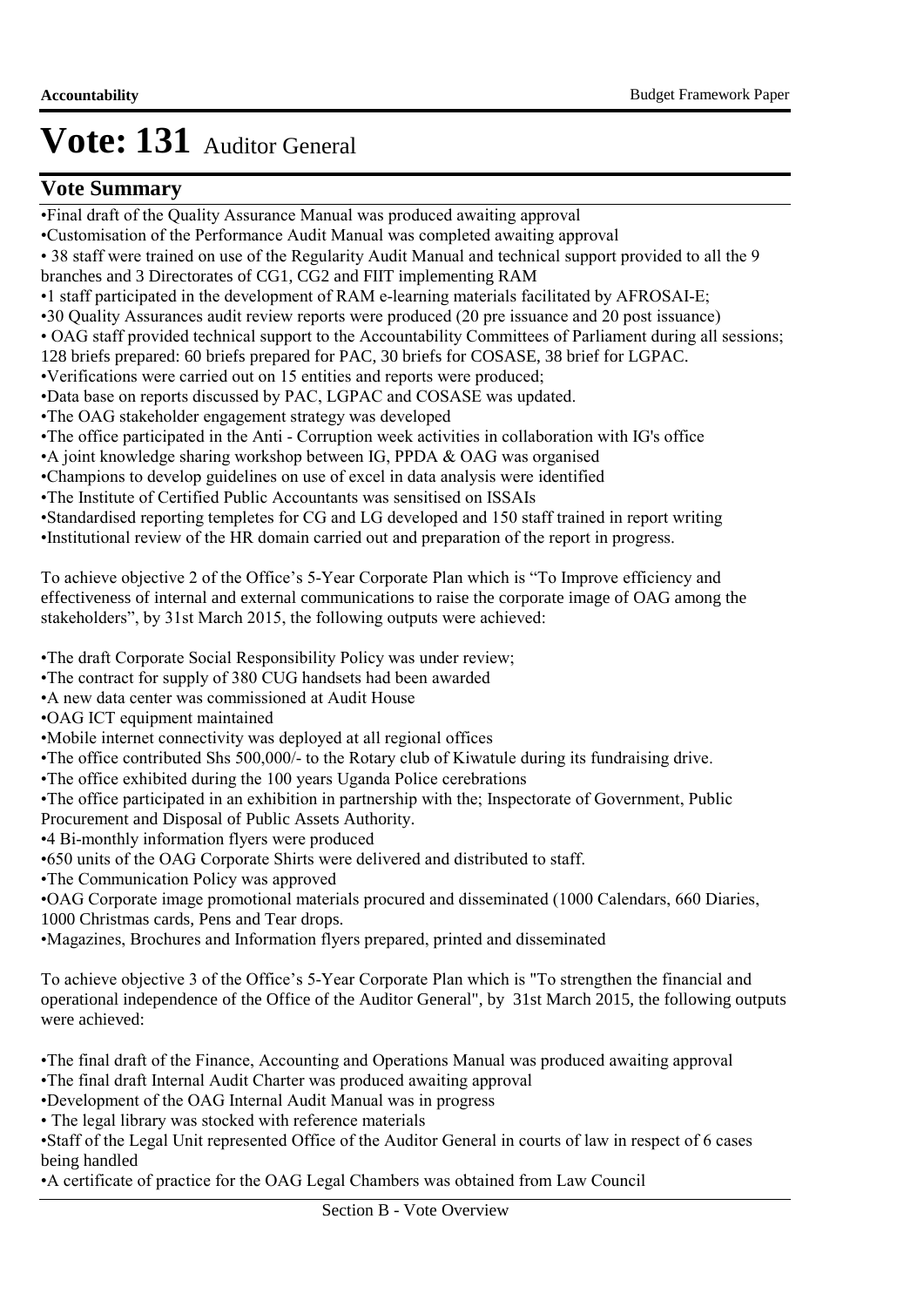### **Vote Summary**

- •1 Report was submitted by the external lawyer.
- •100% of staff sensitized on the benefits of the medical scheme.
- •Represented AG and OAG in Courts of Law in respect of 6 cases
- •10 Contracts were drafted and reviewed

•Prepared 20 Legal Opinions for the AG and OAG

The office also fulfilled its statutory reporting and compliance requirements as indicated below:

•Annual Financial Statements for the FY ended 30th June 2014 was produced and submitted to Accountant General by 15th August 2014

•Six-months and Nine months Financial Statements for the FY 2014/15 produced and submitted

•Annual Government Performance Report for the FY 2013/14 was produced and submitted to Office of the Prime Minister.

•Semi-Annual Government Performance Report for the FY 2014/15 produced

•Quarter IV progress Report for the FY 2013/14 was produced and submitted to the Ministry of Finance, Planning and Economic Development

•Quarter I, II and III Progress Reports were produced and submitted to MFPED

•Board of Survey for the FY ended 30th June 2014 was carried out and the report submitted to MFPED

•The Asset Register was updated as at end of 30th June 2014;

•Quarter 1and 2 Expenditure Reports for the FY 2014/15 were produced and presented to the OAG Finance Committee

- •Three Quarterly branch Monitoring Reports were produced
- •Budget Conference for the FY 2015/16 was held
- •Budget Framework Paper for the FY 2015/16 was produced and submitted to MFPED

•Budget Estimates for the FY 2015/16 produced and submitted to MFPED

•Policy Statement for the FY 2015/16 produced and submitted to MFPED

•Quarter I, II and III for FY 2014/15 FINMAP III Progress Reports were produced and submitted to

Management Support Unit (MSU)

- •Quarter Four FINMAP III Work Plan prepared and submitted to MSU.
- •Consolidated Procurement Plan for 2014/2015 was submitted to PPDA;
- •9 Monthly Procurement Progress Reports were prepared and submitted to PPDA

•Prequalification list for 2014/2015 was updated

To attain operational independence, the office planned for the completion of the Audit House in Kampala and a regional Office in Mbarara; acquisition of office furniture, renovations works at Arua, Soroti and Masaka Regional Offices, acquisition of 5 field motor vehicles and land for construction of Moroto and Hoima regional offices. As at 31st March 2015, the following were achieved;

•Audit House was commissioned and all OAG offices shifted

•Suitable land for the proposed construction of Hoima and Moroto was procured

•The process of procuring a consultant to design Hoima and Moroto regional offices was at evaluation stage.

•Mbarara regional office was commissioned and occupied

•The contract for supply of 3 motor vehicles had been awarded

•An assortment of furniture was procured and issued to the Resource Center

To achieve objective 4 of the Office's Corporate Plan which is "To attain higher organisational Performance", a summary of the planned outputs and status of implementation as at 31st March 2015, the following outputs were achieved.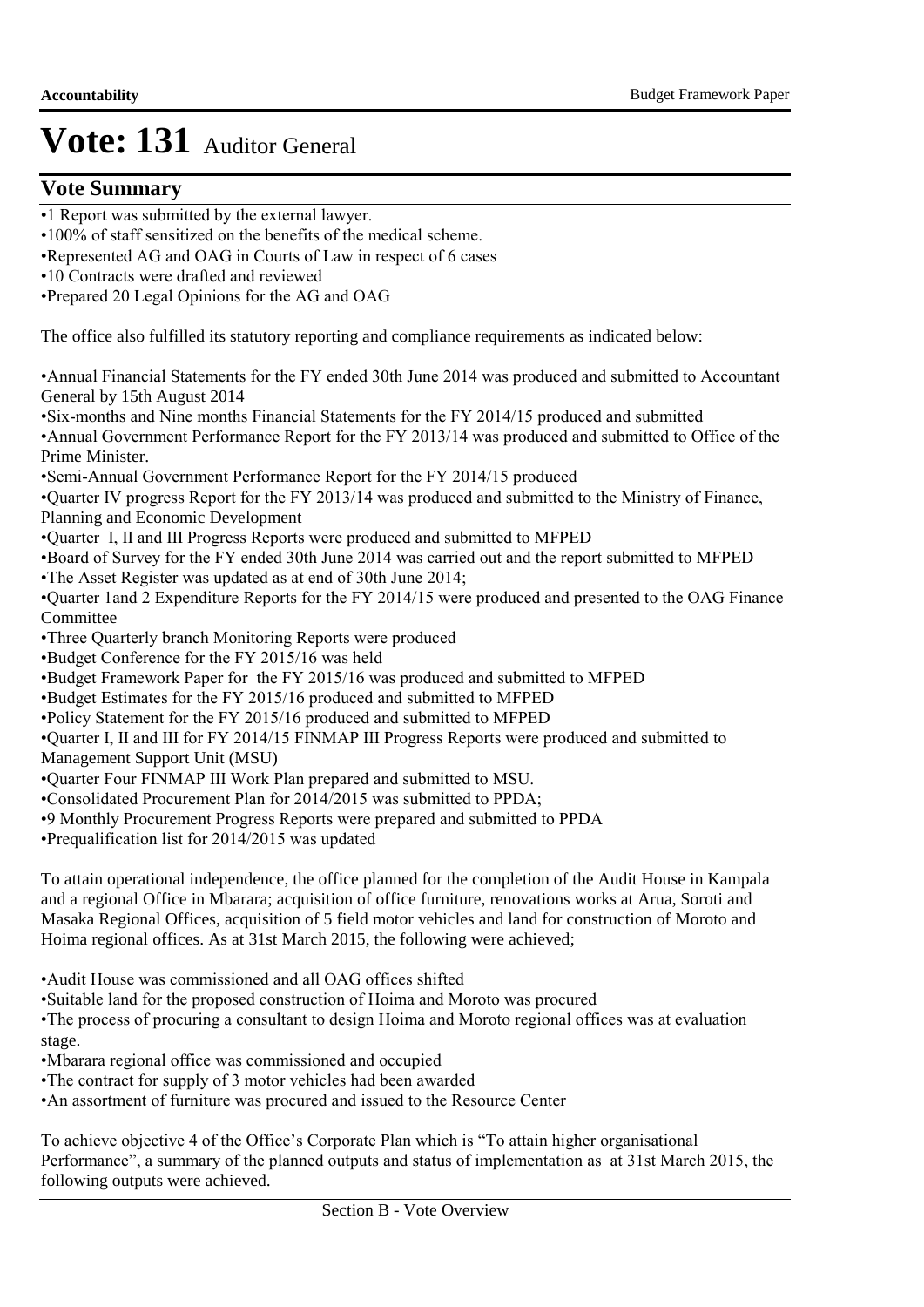## **Vote Summary**

•Terms of Reference for the Internal Audit Manual were drafted and submitted to GIZ.

- •Quarter IV internal audit report for the FY 2013/14 produced;
- •10 Special Investigation Report produced about i-phone losses
- •2 Quarterly Internal Audit Reports for the FY 2014/15 were produced
- •Internal Audit Charter approved awaiting Auditor General's signature
- •The Evaluation Report for the 100 laptops under FINMAP was produced
- •Two quarterly Reports on implementation of ERM ware produced;
- •Consolidated procurement plan for 2014/2015 was submitted to PPDA
- •14 Evaluation Committee meetings were held
- •21 Contracts Committee meetings were held
- •65 Contracts were awarded
- •Gratuity for contract staff for the period October 2013 Sept. 2014 was paid;
- •350 staff facilitated for various skills enhancement
- •8 staff sponsored for career development and 5 completed Bachelor's Degrees.
- •10 staff completed their professional trainings (ACCA-4; CPA -6)
- •58 staff were confirmed and 7 staff promoted
- •9 months salary for 76 staff and all the statutory deductions paid
- •Pay slips printed as per the requests received
- •Medical cards issued to 99% of the staff
- •Medical scheme service providers inspected and quarterly report produced
- •OAG staff sensitized about Group Life insurance
- •3 staff retired and 16 staff transferred.
- •5 HR staff registered with the HR professional body.
- •Gratuity for contract staff for the period October 2013 Sept. 2014 was paid
- •Staff were sensitised on the approved HR manual.
- •An internal advertisement for 3 positions was made.
- •An external advertisement for 9 positions was made and short listing was in progress
- •276 staff were appraised
- •1 Laptop computer was procured
- •Final Draft of the Archive Policy was produced
- •100% of the staff were sensitised on the medical and health benefits offered by the office.
- •Provided legal guidance to the OAG Disciplinary Committee in respect of 2 disciplinary cases.
- •Staff from the Legal Unit represented OAG at 50 meetings on invite
- •Records at Mbale, Jinja and Soroti Branches were achived
- •Technical support provided to 14 Outsourcing Committee Meetings
- •52 motor vehicles managed.

### *Preliminary 2015/16 Performance*

The vote outputs are classified into the following categories; Financial Audits, Value for Money, Policy, Planning and Strategic Management, Construction of Audit House and Support to Office of the Auditor General which includes; Non Residential Buildings, Furniture and Fixtures, and Transport Equipment. The subsequent sections therefore present an account of the achievements of the office as at 30th September 2015

#### Financial Audits

Under this output, for the FY 2015/16, the office planned to conduct a total of 2,219 financial audits. By 30th September 2015, the office had completed a total of 582 financial audits (571 Sub-counties, 10 Schools and 1 statutory body), 805 financial audits were in progress (100 in CG-1, 84 in CG-2, 597 in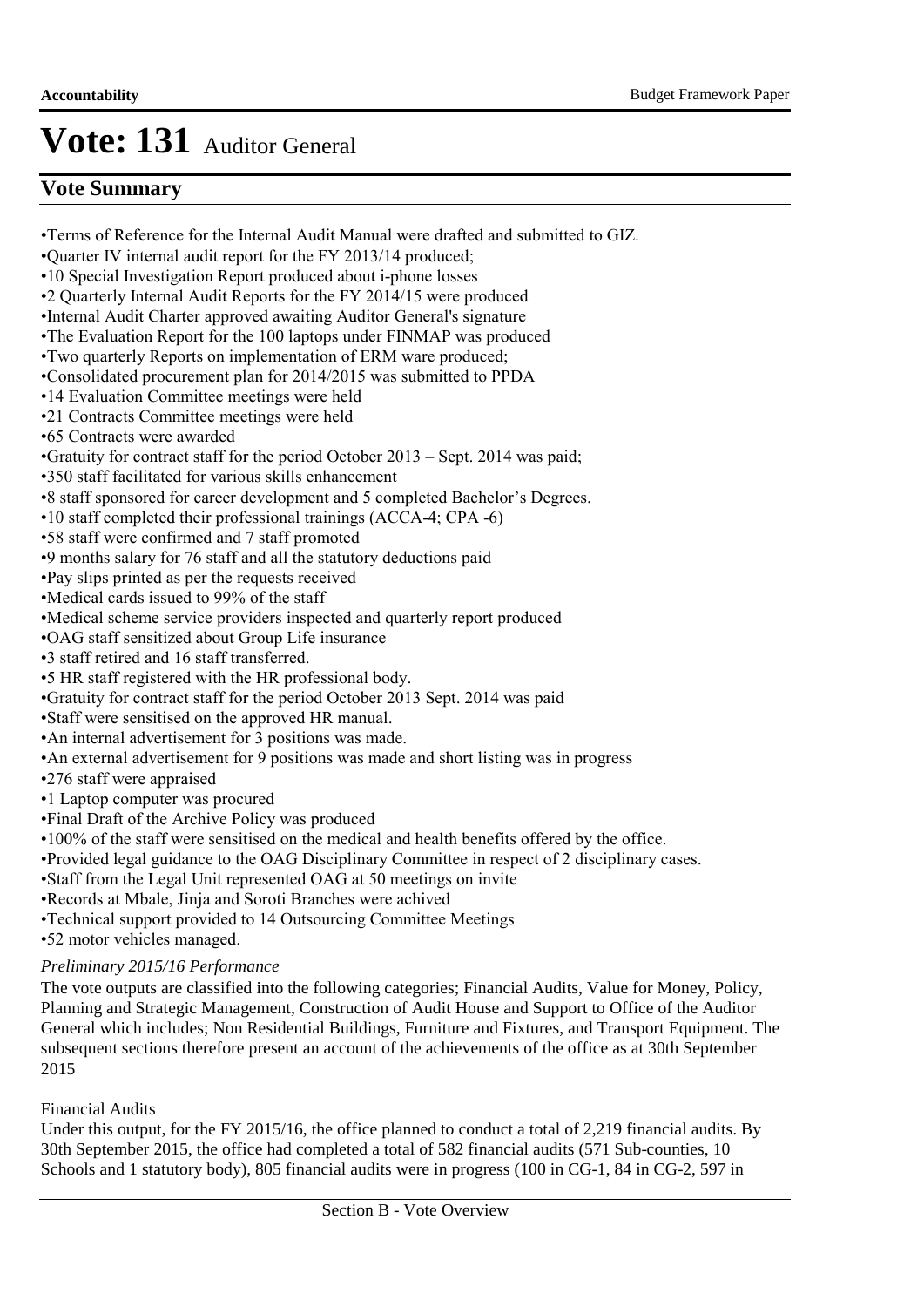## **Vote Summary**

Directorate of Local Authorities, 24 in Directorate of FIIT) and 832 audits were yet to begin (40 in CG-2, 676 in Directorate of Local Authorities, 116 in Directorate of FIIT)

### Value for Money Audits

Under this Vote function output, the office planned to carry out a total of 10 VFM and 6 specialised audits. By 30th September 2015, a total of 10 Value for Money and 3 specialised audits were in progress.

Policy, Planning and Strategic Management

In line with objective 1 of the Office's Corporate Plan; "To improve quality and impact of audit work to promote increased accountability, probity and transparency in the management of public funds", by 30th September the following outputs were achieved:

•Technical support was given to all staff implementing RAM in CG1, CG2, LG and FIIT

- •Teammate library for small entities was developed
- •Teammate library for parastatals was developed
- •Review of financial reporting frame works was still on going for MDA and LG compliance frameworks
- •The quarterly support supervision was conducted.
- •One sensitisation workshop was organised for accountability committees
- •Data base on reports discussed by PAC, LGPAC and COSASE was put in place
- •Feedback was provided on the status of reports
- •30 briefs were prepared for PAC.
- •Reviewed work shop for next roll out

In line with objective 2 of the Office's Corporate Plan; "To Improve efficiency and effectiveness of internal and external communications to raise the corporate image of OAG among the stakeholders", by 30th September the following outputs were achieved;

•40 OAG customised Lapel pins, 40 OAG customised pens, 40 OAG customised key holders, 300 brochures were procured

•Draft Corporate Social Responsibility Policy was in place and awaiting Top Management Approval •Staff (Top Management, Regional heads and Heads of departments and Units) were trained for documentary production

- •Information Flyer for June/July was published and sent to all staff
- •3 months subscription for newspapers was paid

In line with objective 3 of the Office's 5 year Corporate Plan; "To strengthen the financial and operational independence of the Office of the Auditor General", by 30th September the following outputs were achieved;

•Procurement for the construction design for the construction of Hoima and Moroto regional branches was at financial evaluation stage

•Draft specifications for the 2 motor vehicles were developed and their procurement initiated

- •Assorted office furniture was procured
- •Specifications were developed and plans made for renovation of Masaka and Gulu regional offices •Q1 Progress report was produced and submitted to MFPED

•Proposal for review of the NAA, 2008 was drafted and forwarded to Attorney General for consideration •Auditor General and OAG was represented in courts of law and other legal forum and Quarterly performance report from external lawyer reviewed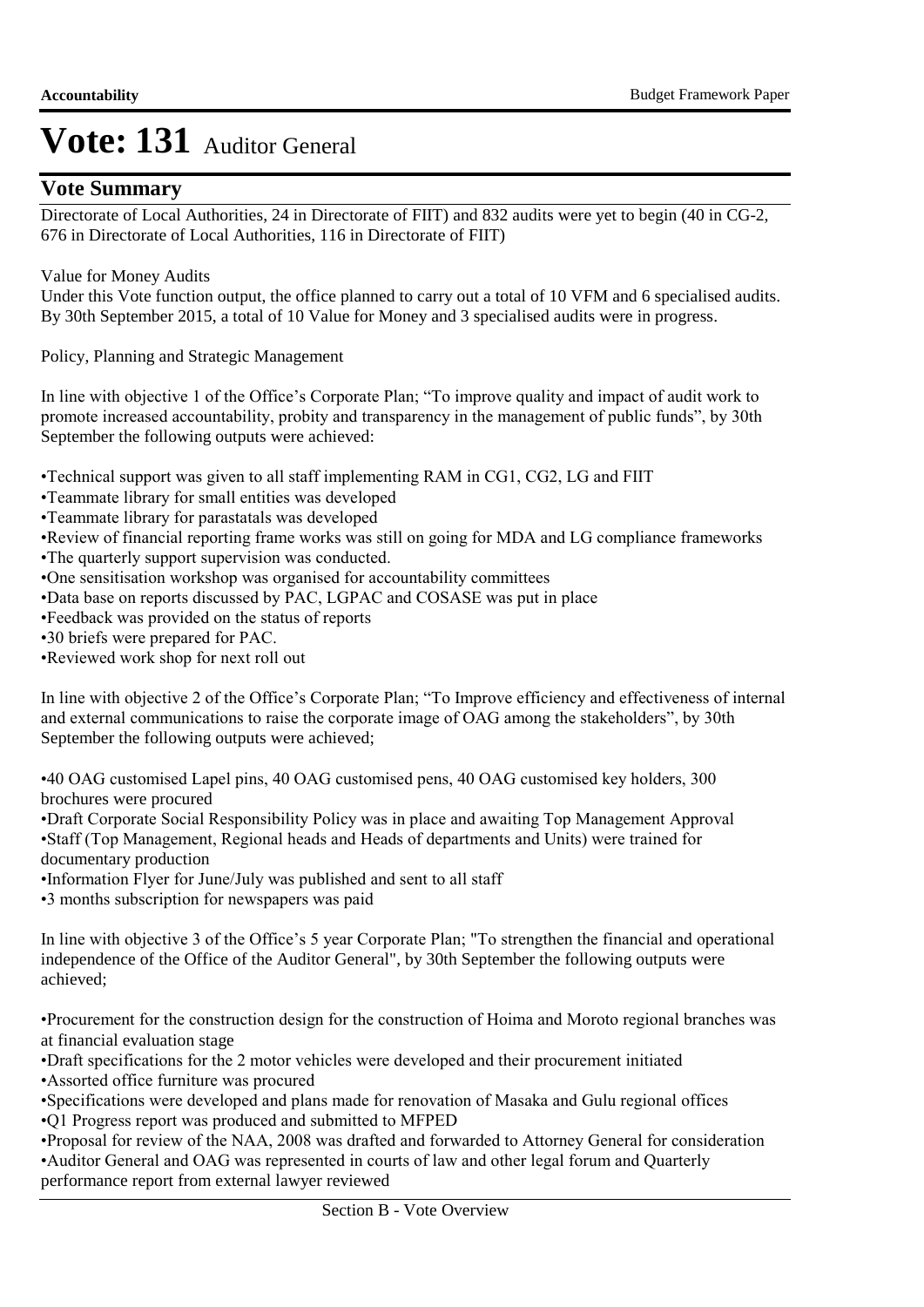### **Vote Summary**

- •Online Law sites were maintained
- •50 Timely legal briefs and opinions were prepared for Auditor General and OAG
- •1 Certificate of Approval of Chambers for year 2015 was obtained

The office also fulfilled its statutory reporting and compliance requirements as indicated below;

•Annual Government Performance Report for the FY 2014/15 was produced and submitted to Office of the Prime Minister

- •Consolidated Procurement plan was prepared and submitted to MFPED & PPDA
- • Accounting and Financial Manual was approved
- •3 monthly reports on procurement and disposal were submitted to PPDA
- •Q4 progress report for the FY 2014/15 was produced and submitted to MFPED
- •Annual financial statements were submitted on 30th July, 2015.
- •Quarter IV expenditure report for the FY 2014/15 was produced

In line with objective 4 of the Office's Corporate Plan; "To attain higher organizational performance", by 30th September the following outputs were achieved;

•5 contracts committee meetings were held and required sets of minutes produced accordingly

- •5 Evaluation committee meetings were held
- •Prequalification list was at final stage
- •20 contracts were drafted and reviewed on behalf of AG and OAG
- •OAG Payroll was managed and 3-months staff salaries paid
- •3 months 10% NSSF employer's contribution was paid
- •All staff were trained on staff performance
- •OAG Health Insurance Scheme contract was renewed and group life scheme managed
- •Staff training was managed
- •5 HR staff registered were with HRMAU
- •Utility bills were paid
- •Internet and data services were maintained
- •Payments for Closed User Group were made
- •Quarter One IT Progress Reports was produced
- •Information Technology equipment was managed

•Process of developing ToRs for MIS was initiated and on-going.

#### **Table V2.1: Past and 2016/17 Key Vote Outputs\***

| <i>Vote, Vote Function</i><br><b>Key Output</b> | <b>Approved Budget and</b><br><b>Planned outputs</b>                                                                                                                                                                         | 2015/16<br><b>Spending and Outputs</b><br><b>Achieved by End Sept</b>                                                                                                                                                   | 2016/17<br><b>Proposed Budget and</b><br><b>Planned Outputs</b>                                                                                                                                                             |
|-------------------------------------------------|------------------------------------------------------------------------------------------------------------------------------------------------------------------------------------------------------------------------------|-------------------------------------------------------------------------------------------------------------------------------------------------------------------------------------------------------------------------|-----------------------------------------------------------------------------------------------------------------------------------------------------------------------------------------------------------------------------|
| <b>Vote: 131 Auditor General</b>                |                                                                                                                                                                                                                              |                                                                                                                                                                                                                         |                                                                                                                                                                                                                             |
| <b>Vote Function: 1453 External Audit</b>       |                                                                                                                                                                                                                              |                                                                                                                                                                                                                         |                                                                                                                                                                                                                             |
| Output: 145301                                  | <b>Financial Audits</b>                                                                                                                                                                                                      |                                                                                                                                                                                                                         |                                                                                                                                                                                                                             |
| <b>Description of Outputs:</b>                  | 2.219 Audit Plan Memoranda<br>approved for 1,786 Local<br>Authorities, 120 MDAs, 180<br>Projects including 10 PSA, 62<br>special forensic investigations<br>and special audits, 4 IT Audits<br>and 67 Statutory Authorities. | 1.167 Audit Plan Memoranda<br>approved for 994 Local<br>Authorities, 93 MDAs, 43<br>Projects including 6 PSA, 13<br>special forensic investigations<br>and special audits, 4 IT Audits<br>and 33 Statutory Authorities. | 2,127 Audit Plan Memoranda<br>approved for 1,786 Local<br>Authorities, 123 MDAs, 100<br>Projects including 7 PSA, 50<br>special forensic investigations<br>and special audits, 6 IT Audits<br>and 67 Statutory Authorities. |
|                                                 | 2,219 Management Letters<br>issued for 1,786 Local                                                                                                                                                                           | 1,013 Management Letters<br>issued for 917 Local                                                                                                                                                                        | 2,127 Management Letters<br>issued for 1.786 Local                                                                                                                                                                          |

Section B - Vote Overview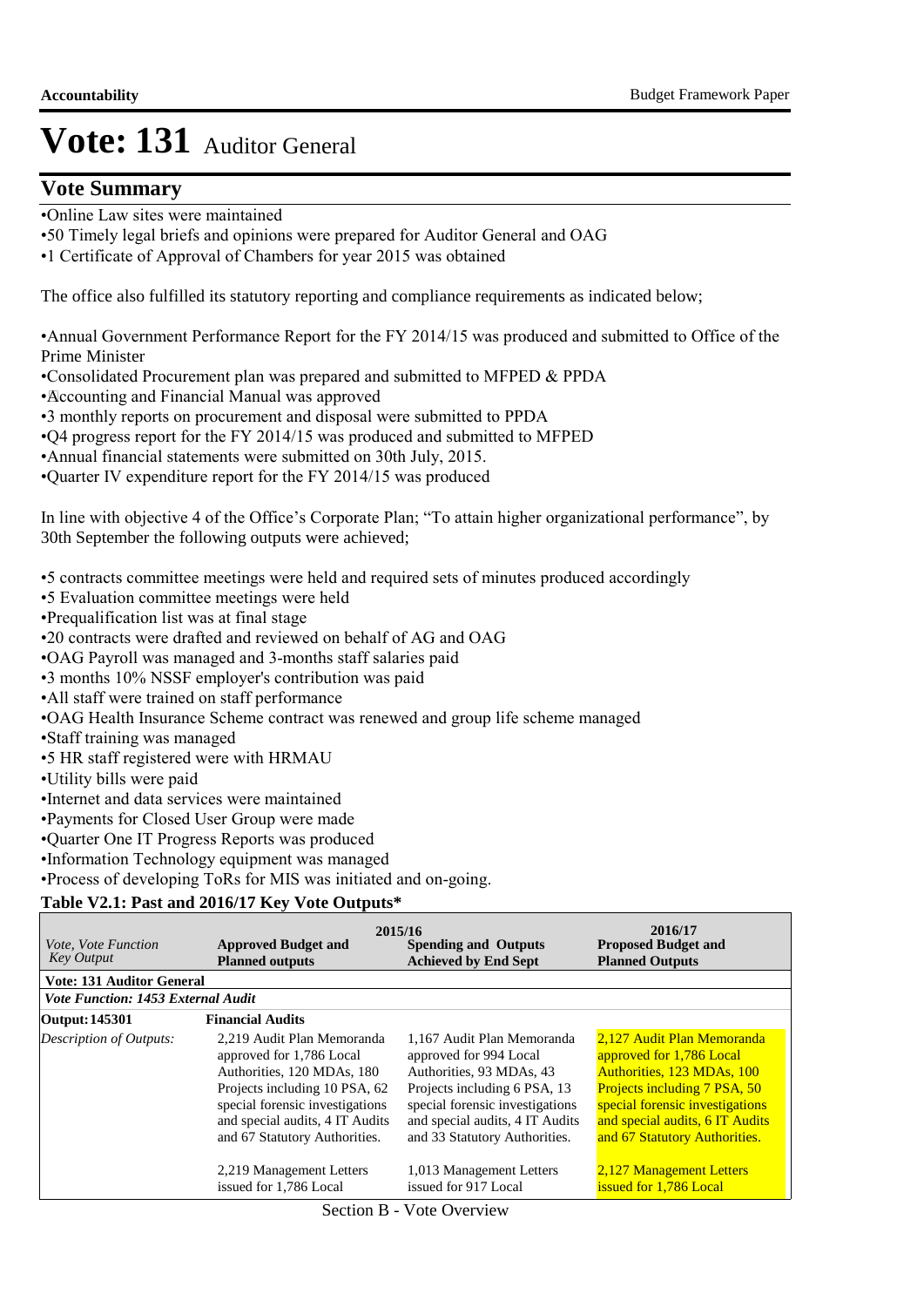## **Vote Summary**

| Vote, Vote Function<br><b>Key Output</b>                                  | <b>Approved Budget and</b><br><b>Planned outputs</b>                                                                                                                                                   | 2015/16 | <b>Spending and Outputs</b><br><b>Achieved by End Sept</b>                                                                              |       | 2016/17<br><b>Proposed Budget and</b><br><b>Planned Outputs</b>                                                                                                                                               |        |
|---------------------------------------------------------------------------|--------------------------------------------------------------------------------------------------------------------------------------------------------------------------------------------------------|---------|-----------------------------------------------------------------------------------------------------------------------------------------|-------|---------------------------------------------------------------------------------------------------------------------------------------------------------------------------------------------------------------|--------|
|                                                                           | Authorities, 120 MDAs, 180<br>Projects, 62 forensic<br>investigations and special<br>audits, 4 IT Audits and 67<br>Statutory Authorities.                                                              |         | Authorities, 45 MDAs, 24<br>Projects, 13 forensic<br>investigations and special<br>audits, 4 IT Audits and 23<br>Statutory Authorities. |       | Authorities, 123 MDAs, 100<br>Projects, 50 forensic<br>investigations and special<br>audits, 6 IT Audits and 67<br><b>Statutory Authorities.</b>                                                              |        |
|                                                                           | 2,219 Financial audit reports<br>produced for 1,786 Local<br>Authorities, 120 MDAs, 180<br>Projects, 62 forensic<br>investigations and special<br>audits, 4 IT Audits and 67<br>Statutory Authorities. |         | 582 Financial audit reports<br>produced for 581 Local<br>Authorities and 1 Statutory<br>Authority.                                      |       | 2,127 Financial audit reports<br>produced for 1,786 Local<br>Authorities, 123 MDAs, 100<br>Projects, 50 forensic<br>investigations and special<br>audits, 6 IT Audits and 67<br><b>Statutory Authorities.</b> |        |
| Performance Indicators:<br>percentage of audit reports                    | 100                                                                                                                                                                                                    |         | $\boldsymbol{0}$                                                                                                                        |       | 100                                                                                                                                                                                                           |        |
| disseminated                                                              |                                                                                                                                                                                                        |         |                                                                                                                                         |       |                                                                                                                                                                                                               |        |
| No of Statutory Bodies<br>Audited                                         | 67                                                                                                                                                                                                     |         | 23                                                                                                                                      |       | 67                                                                                                                                                                                                            |        |
| No of projects audited                                                    | 180                                                                                                                                                                                                    |         | 24                                                                                                                                      |       | 100                                                                                                                                                                                                           |        |
| No of MDAs Audited                                                        | 120                                                                                                                                                                                                    |         | 45                                                                                                                                      |       | 123                                                                                                                                                                                                           |        |
| No of Higher LGs Audited<br>(including Town councils<br>and sub-counties) | 1786                                                                                                                                                                                                   |         | 917                                                                                                                                     |       | 1786                                                                                                                                                                                                          |        |
| No of forensic investigations 66<br>and special audits conducted          |                                                                                                                                                                                                        |         | 13                                                                                                                                      |       | 56                                                                                                                                                                                                            |        |
| Output Cost: UShs Bn:                                                     |                                                                                                                                                                                                        | 21.345  | <b>UShs Bn:</b>                                                                                                                         | 6.145 | <b>UShs Bn:</b>                                                                                                                                                                                               | 21.345 |
| <b>Output: 145302</b>                                                     | <b>Value for Money Audits</b>                                                                                                                                                                          |         |                                                                                                                                         |       |                                                                                                                                                                                                               |        |
| Description of Outputs:                                                   | 10 VFM audit pre-study reports<br>approved<br>6 Audit Plan Memoranda<br>approved 6 specialised audits                                                                                                  |         | 10 VFM audit pre-study reports<br>approved<br>4 Audit Plan Memoranda<br>approved 4 specialised audits<br>2 Specialised audit Management |       | 10 VFM audit pre-study reports<br>approved<br>6 Audit Plan Memoranda<br>approved 6 specialised audits                                                                                                         |        |
|                                                                           | 6 Specialised audit Management Letters issued<br>Letters issued                                                                                                                                        |         |                                                                                                                                         |       | 6 Specialised audit Management<br><b>Letters</b> issued                                                                                                                                                       |        |
|                                                                           | 10 main VFM audit reports<br>produced                                                                                                                                                                  |         |                                                                                                                                         |       | 10 main VFM audit reports<br>produced                                                                                                                                                                         |        |
|                                                                           | 6 Specialised Audit Reports<br>produced                                                                                                                                                                |         |                                                                                                                                         |       | <b>6 Specialised Audit Reports</b><br>produced                                                                                                                                                                |        |
| Performance Indicators:                                                   |                                                                                                                                                                                                        |         |                                                                                                                                         |       |                                                                                                                                                                                                               |        |
| No of Value For Money<br>Audits conducted                                 | 16                                                                                                                                                                                                     |         | 2                                                                                                                                       |       | 16                                                                                                                                                                                                            |        |
| Output Cost: UShs Bn:                                                     |                                                                                                                                                                                                        | 8.170   | UShs Bn:                                                                                                                                | 1.840 | <b>UShs Bn:</b>                                                                                                                                                                                               | 8.170  |
| <b>Vote Function Cost</b>                                                 | <b>UShs Bn:</b>                                                                                                                                                                                        |         | 46.819 UShs Bn:                                                                                                                         |       | 11.380 UShs Bn:                                                                                                                                                                                               | 46.704 |
| <b>Cost of Vote Services:</b>                                             | UShs Bn:                                                                                                                                                                                               |         | 46.704 UShs Bn:                                                                                                                         |       | 11.380 UShs Bn:                                                                                                                                                                                               | 46.704 |

*\* Excluding Taxes and Arrears*

#### *2016/17 Planned Outputs*

The vote outputs are classified into the following categories; Financial Audits, Value for Money, Policy, Planning and Strategic Management and Support to Office of the Auditor General which includes; Non Residential Buildings, Furniture and Fixtures, and Transport Equipment. The subsequent sections therefore, present the planned outputs for the FY 2016/17.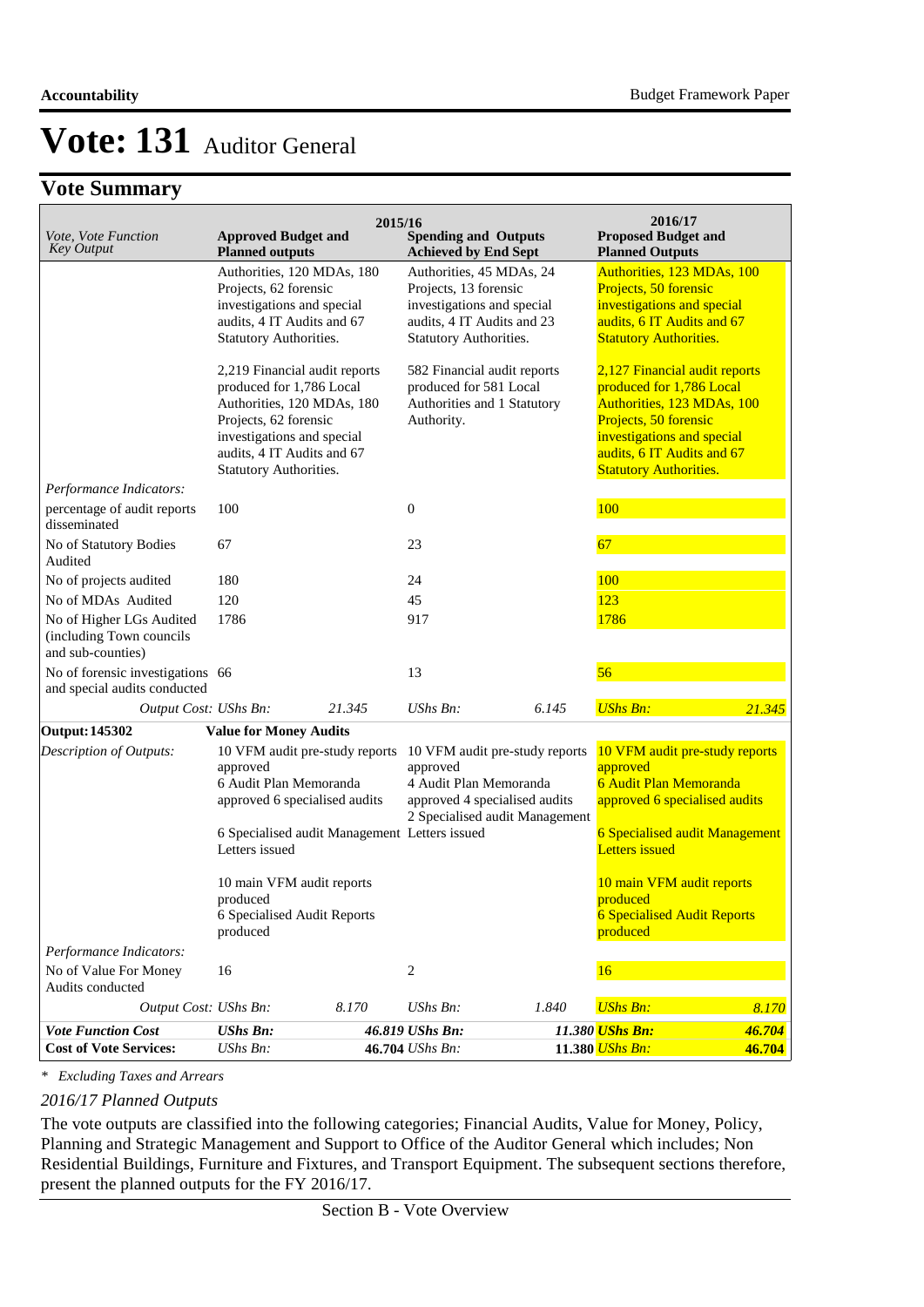## **Vote Summary**

Financial Audits

Under this output, for the FY 2016/17, the office planned to carry out and report on a total of 2,127 financial audits covering the following entities; 123 MDAs, 67 Statutory Bodies, 100 projects, 51 forensic investigations and special audits and 1,786 Local Authorities.

Value for Money Audits

In the FY 2016/17, the office planned to carry out a total of 16 audits which include 10 VFM audits, 6 specialised audits

Policy, Planning and Strategic Management

In line with objective 1 of the Office's Corporate Plan; "To improve quality and impact of audit work to promote increased accountability, probity and transparency in the management of public funds", the planned outputs for the FY 2016/17 include;

- •15 stakeholder engagement workshops held
- •Annual Report of the Auditor General for the year ended 2016 processed and disseminated
- •Stake holder engagements held participation in regional entry meetings
- •Evaluation and negotiation reports prepared
- •Resource Centre for knowledge management established and equipped
- •Technical support provided to staff implementing RAM
- •Advanced MS Excel guide for data analysis developed
- •Draft quality control manual finalised
- •30 Reports issued on pre-issuance reviews
- •20 Reports issued on post -issuance reviews
- •Develop teammate library for VFM audits developed
- •VFM staff trained in Teammate 10.4
- •Financial reporting frameworks evaluated
- •Standardised internal guidelines on quality of report writing developed
- Reviewed teammate version 10.4 software
- •Parliamentary committees' sensitization/feedback workshops held
- •Over sight committees' sensitization workshops held
- •Database on audit reports produced by the Auditor General, discussed by PAC, COSASE and LGPAC,
- DLGPAC and presented to the House updated
- •Briefs on Audit reports to be discussed by committees prepared
- •Minutes and feedback reports produced
- •Audit verification reports produced
- •Report on AG's report recommendations adopted by oversight committees and the House

•Attending meetings, workshops and training organized by oversight committees/associations of oversight committees and SAI membership bodies such as AFROSAI-E, INTOSAI, etc

In line with objective 2 of the Office's Corporate Plan; "To Improve efficiency and effectiveness of internal and external communications to raise the corporate image of OAG among the stakeholders", the planned outputs for the FY 2016/17 include;

•OAG Communication Policy revised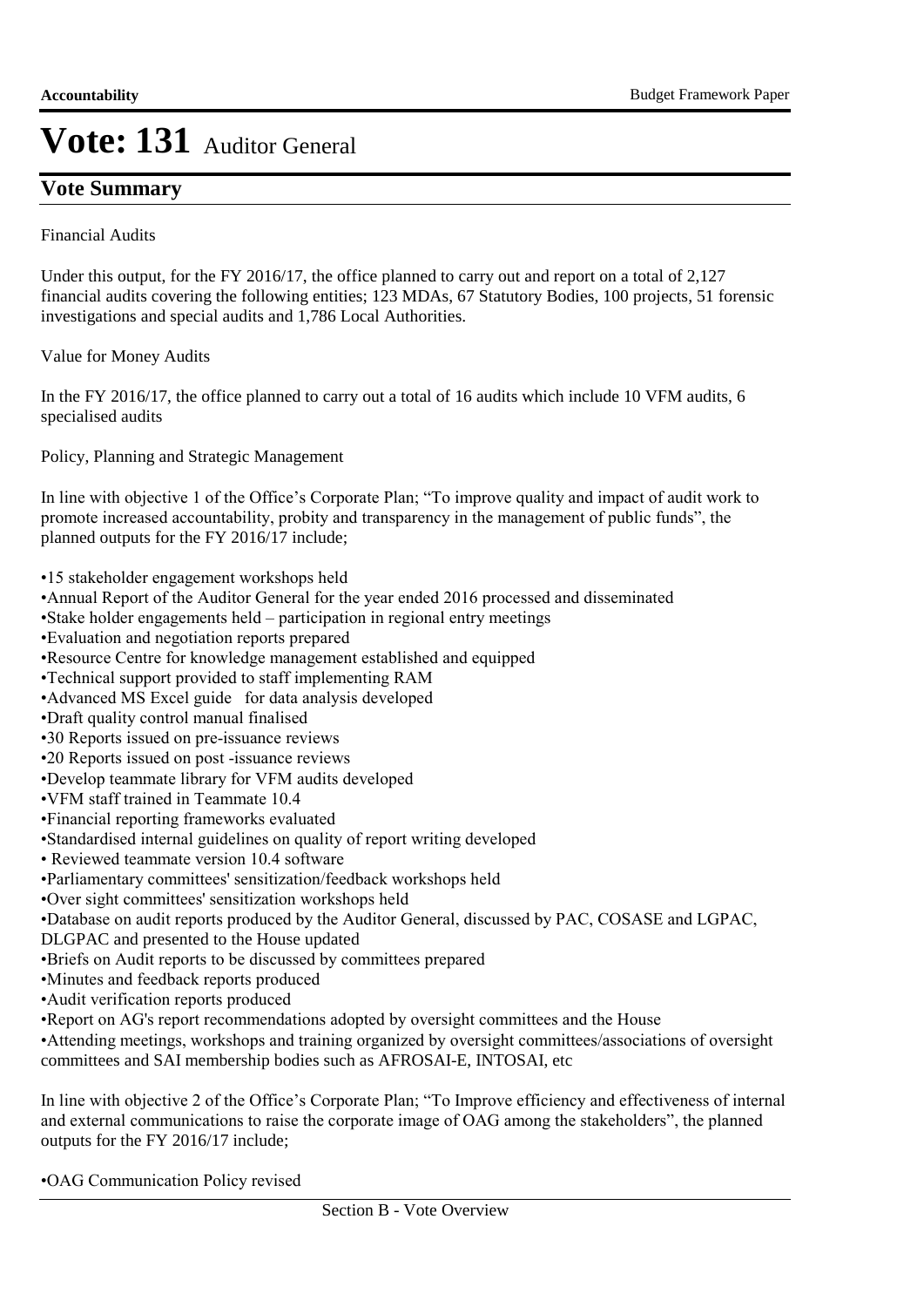### **Vote Summary**

- •1,000 OAG calendars procured
- •1,000 OAG diaries procured
- •1,000 OAG Christmas cards procured
- •OAG promotional material procured
- •Engagement of higher institutions of learning
- •Press conference held Submission of the Annual Audit Report
- •OAG Information Flyer produced
- •OAG Bulletin produced
- •Subscription for adverts paid
- •OAG address included in Business directory, yellow pages, monitor newspaper
- •OAG Management media training undertaken
- •Corporate Social Responsibility activities implemented

In line with objective 3 of the Office's 5 year Corporate Plan; "To strengthen the financial and operational independence of the Office of the Auditor General", the planned out puts for the FY 2016/17 include;

- •OAG Finance, Accounting and Operations Manual disseminated
- •16 special investigation reports produced
- •10 branches audited for compliance and 4 quarterly reports produced
- •Internal Audit Manual finalised and approved
- • Corporate Plan 2016 2021 developed
- •Compile status of Court cases that arise out of recommendations of the Auditor General's Report
- •Revised laws for the legal library purchased
- •Legal briefs and opinions prepared for the AG and OAG
- •OAG Chambers inspected and practicing certificates renewed
- •Contracts drafted and reviewed on behalf of the AG and OAG
- •Continuous Legal Education (CLE) attended
- •Auditor General represented in courts of law and other legal forum
- •Technical advice provided to Parliament Committee Sessions on request
- •2 regional offices constructed in Hoima and Moroto Districts
- •2 field motor vehicles procured
- •2 regional offices in Gulu and Masaka renovated
- •Furniture and fixtures procured for Fort Portal branch, F&A, and Gulu branches
- •Repairs and renovation of branch offices and Audit House done
- •Supply and Maintenance of machinery and equipment Generator maintenance, Air conditioning
- maintenance, Lift maintenance, CCTV and access control etc
- •AC system installed in Soroti branch and Mbale Branch
- •Masaka compound paving works completed
- •Internal cleaning cradle on Audit House procured
- •Arua and Masaka branches fenced
- •Inverter system procured, installed for Arua, Gulu, Mbarara, Soroti and Mbale branches
- •Re-modification and construction of Arua regional offices
- • Settlement of variations in the final accounts of the construction of Audit House

To comply with Government financial regulations, in the FY 2016/17, the office plans to prepare and submit the following to relevant authorities:

•Annual Financial Statements for the FY ended 30th June 2016 produced and submitted •Donor projects management for FY ended 30th June, 2016 and reports produced.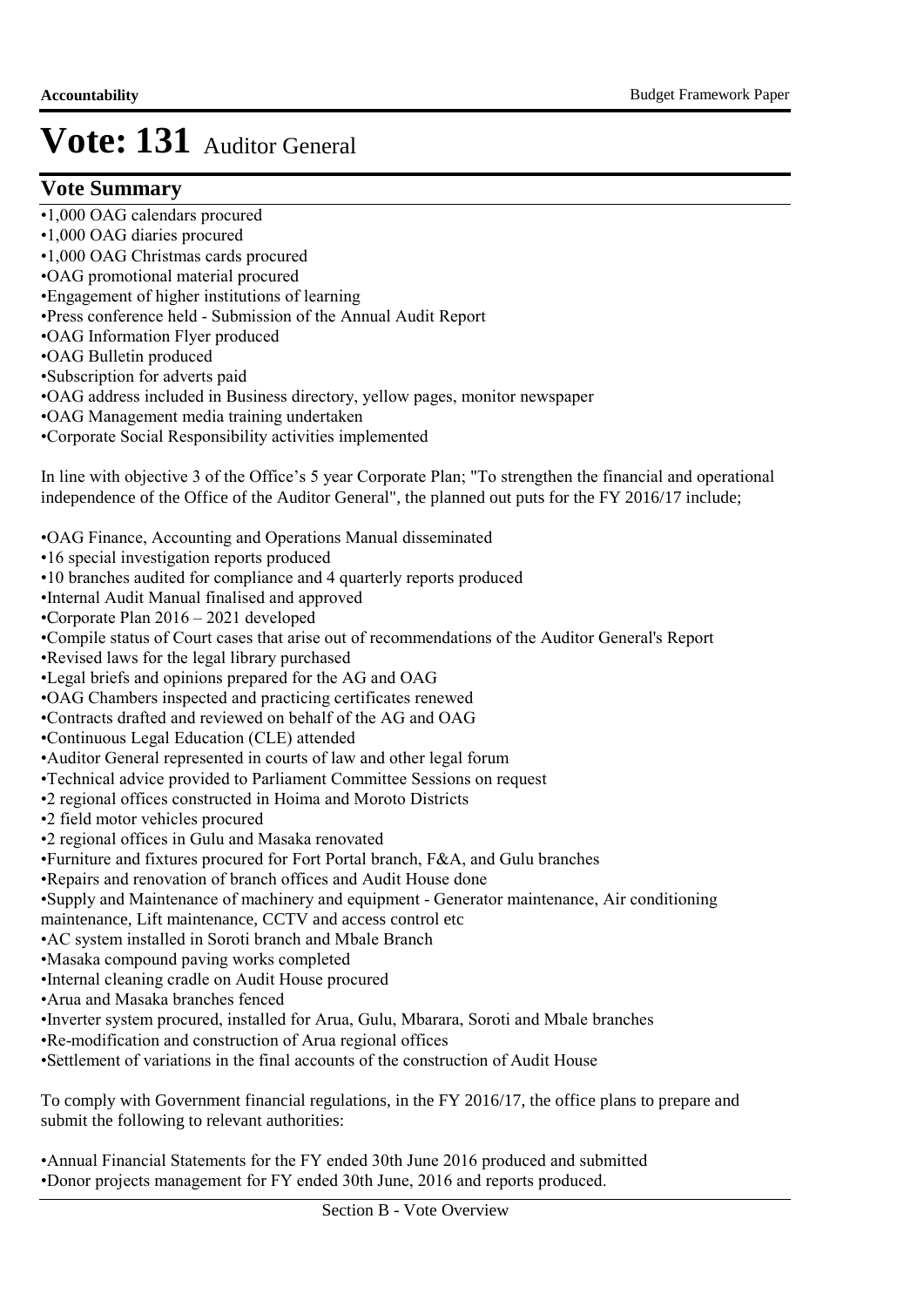## **Vote Summary**

- •Half-year and nine months Financial Statements for the FY 2016/17 produced and submitted
- •Quarterly expenditure reports produced and presented to Finance Committee
- •4 quarterly branch support and monitoring reports produced
- •Budget Framework Paper for the FY 2017/18 produced
- •Budget Estimates for the FY 2017/18 produced
- •Policy Statement for the FY 2017/18 produced
- •Performance contract form A for the FY 2017/18 produced
- •Annual Government Performance Report for the FY 2015/16 produced
- •Semi-Annual Government Performance Report for the FY 2016/17 produced
- •4 Quarterly progress reports for the FY 2016/17 produced and submitted to MFPED
- •Annual OAG Performance report Vol. 1 2016
- •Quarterly progress report on the performance of the Corporate Plan produced
- •16 special investigation reports produced
- •10 branches audited for compliance and 4 quarterly reports produced
- •Consolidated Procurement Plan for FY 2016/2017 prepared and submitted to the stakeholders.
- •Board of Survey Report produced and disposal plan implemented
- •12 monthly reports on procurement & disposal submitted to PPDA

In line with objective 4 of the Office's Corporate Plan; "To attain higher organisational performance", the planned outputs for the FY 2016/17 include;

•Asset register updated as at end of 30th June 2016

- •4 quarterly branch support and monitoring reports produced
- •IFMS routine review for quality assurance, master data clearing and general maintenance carried out
- •Annual accounts staff appraisal completed and submitted to Human Resource Department by 31st April,

2016

- •FINMAP work plans, reports prepared and meetings attended
- •Quarterly progress report on the performance of the Corporate Plan produced
- •Small office equipment procured
- •4 quarterly central visits and security inspection conducted
- •Expenditure and service management for Security, Utilities (Water, Electricity and Telephone), Cleaning,
- Transport, Maintenance of buildings and equipment.
- •Staff salaries paid
- •NSSF contributions remitted
- •Procurement of a printer for printing pay-slips
- •HR guidelines formulated
- •Appraisal forms printed
- •OAG Health Insurance Scheme Managed
- •OAG Group life Insurance secured
- •Vacant position(s) filled
- •Obituary costs managed
- •OAG Annual strategic workshop held
- •15 staff prepared for retirement
- •90 OAG Staff transferred
- •Training evaluation Framework developed and disseminated
- •Staff welfare activities Managed
- •HR Benchmarking workshops facilitated
- •AFROSAI -E annual HR Workshop attended
- •Contract staff gratuity paid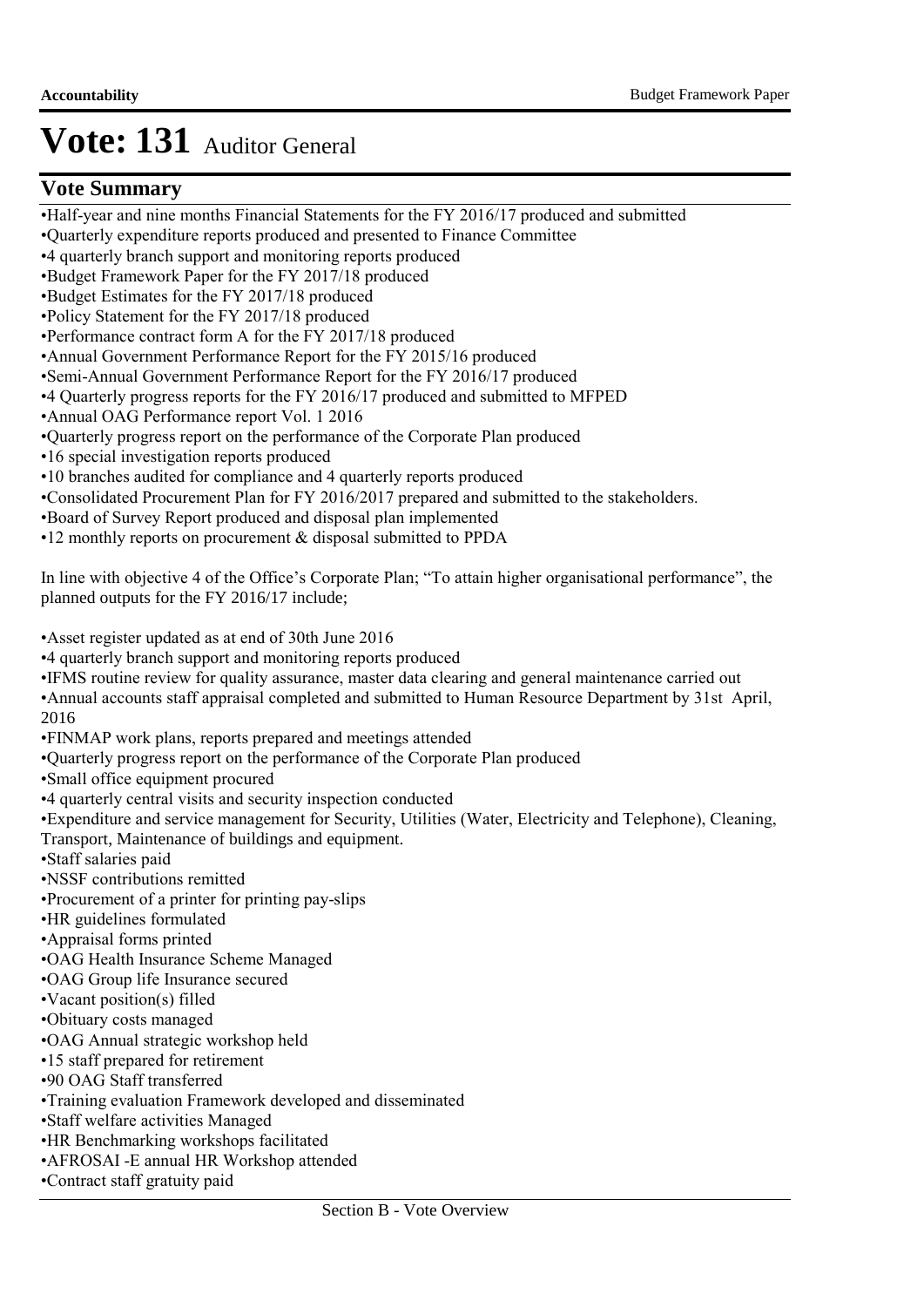## **Vote Summary**

- •DCS team building activities implemented (Bench marking and retreats)
- •Maintenance of internet and data services
- •Maintenance of Closed User Group services
- •Management and maintenance of IT equipment
- •Printer consumables procured
- •IT maintenance visits to 8 branches carried out
- •Team Mate annual license renewed and additional licenses obtained
- •4 Quarterly Progress Reports produced
- •OAG Management Information Systems procured
- •Phased implementation of Enterprise wide- Risk Management (ERM)
- •Consolidated Procurement and Disposal Plan for 2016/17 prepared and submitted to stakeholders
- •24 Contracts Committee meetings held and minutes produced
- •30 Evaluation Committee meetings held and reports produced
- •Up-to-date prequalification list for FY 2016/2017 produced
- •Monthly reports on Procurement and Disposal prepared and submitted to PPDA
- •8 procurement adverts placed in the newspapers
- •Technical support provided to the HR Advisory Committee
- •Staff sensitised on the medical and health benefits offered by the office, Staff Regulations and office policies.

#### **Table V2.2: Past and Medium Term Key Vote Output Indicators\***

|                                                                            |                    | 2015/16                 |                                      |         | <b>MTEF Projections</b> |         |
|----------------------------------------------------------------------------|--------------------|-------------------------|--------------------------------------|---------|-------------------------|---------|
| Vote Function Key Output<br><i>Indicators and Costs:</i>                   | 2014/15<br>Outturn | Approved<br><b>Plan</b> | <b>Outturn by</b><br><b>End Sept</b> | 2016/17 | 2017/18                 | 2018/19 |
| <b>Vote: 131 Auditor General</b>                                           |                    |                         |                                      |         |                         |         |
| <b>Vote Function:1453 External Audit</b>                                   |                    |                         |                                      |         |                         |         |
| No of forensic investigations and<br>special audits conducted              |                    | 66                      | 13                                   | 56      | 66                      | 70      |
| No of Higher LGs Audited<br>(including Town councils and sub-<br>counties) |                    | 1786                    | 917                                  | 1786    | 1786                    | 1850    |
| No of MDAs Audited                                                         |                    | 120                     | 45                                   | 123     | 123                     | 123     |
| No of projects audited                                                     |                    | 180                     | 24                                   | 100     | 120                     | 130     |
| No of Statutory Bodies Audited                                             |                    | 67                      | 23                                   | 67      | 67                      | 70      |
| percentage of audit reports<br>disseminated                                |                    | 100                     | $\vert 0 \vert$                      | 100     | 100                     | 100     |
| No of Value For Money Audits<br>conducted                                  |                    | 16                      | $\overline{2}$                       | 16      | 16                      | 16      |
| <b>Vote Function Cost (UShs bn)</b>                                        | 61.188             | 46.704                  | 11.380                               | 46.704  | 52.884                  | 59.556  |
| <b>Cost of Vote Services (UShs Bn)</b>                                     | 61.188             | 46.704                  | 11.380                               | 46.704  | 52.884                  | 59.556  |

#### *Medium Term Plans*

In accordance with the Five-Year Corporate Plan, the medium term plan of the office is focused on: Improvement on impact of audit through effective stakeholder engagement; Improvement on the timeliness and quality of audit reports; Improving organisation performance; Strengthening operational independence and increasing audit coverage through establishment of regional offices in hard to reach areas.

### **(ii) Efficiency of Vote Budget Allocations**

Following completion of the Audit House, the office has reallocated resources saved from rent to operation and maintenance of the building. In addition, the office shall focus on staff capacity

building, performance management, enhancing operational efficiency to reduce on the number of outsourced audits. This will result into an increment in the audit coverage. The office also plans to procure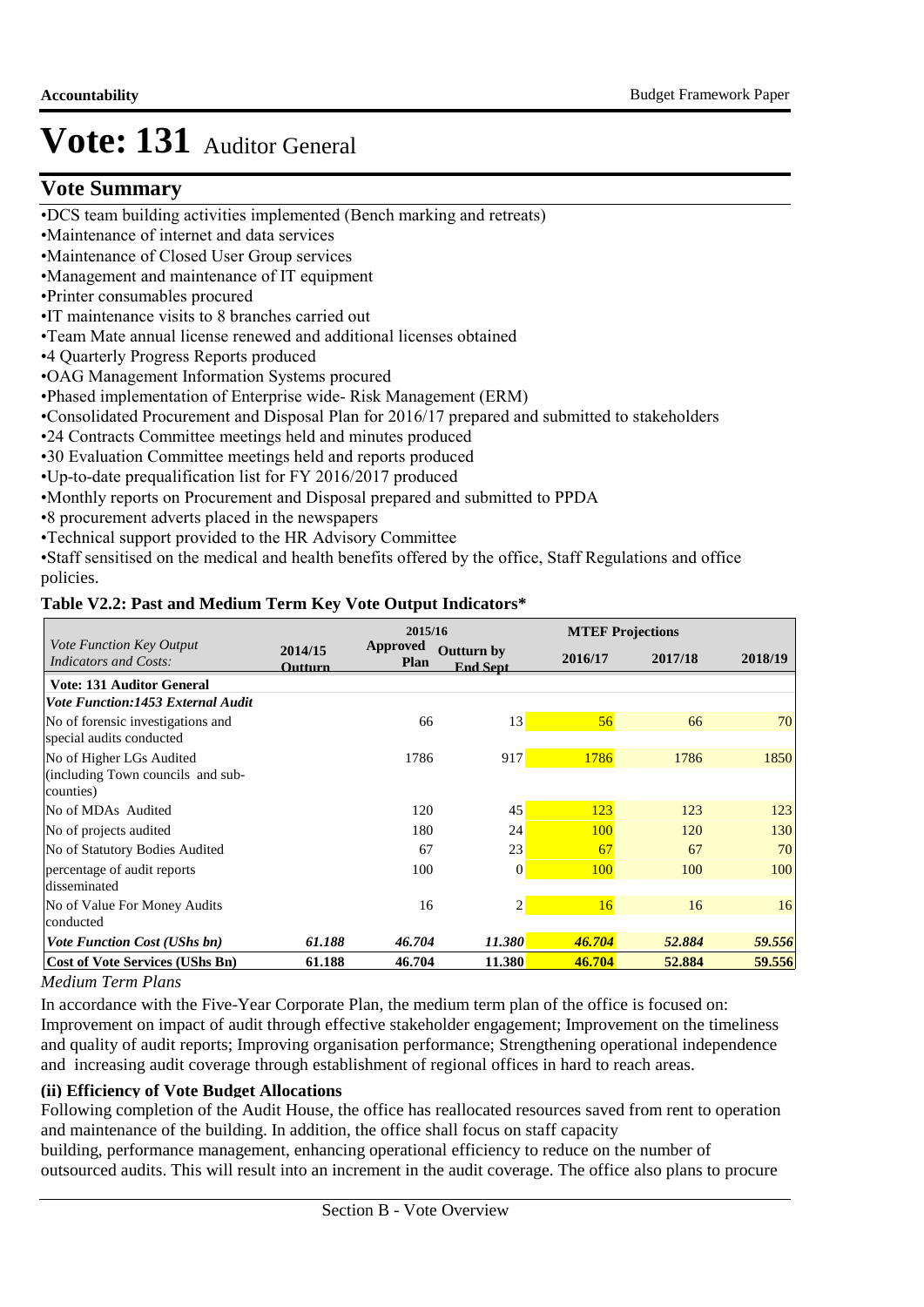## **Vote Summary**

a comprehensive Management Information System that will help in the automation of the business processes.

#### **Table V2.3: Allocations to Key Sector and Service Delivery Outputs over the Medium Term**

|                                 | $(i)$ Allocation (Shs Bn) |                                 |      | $(ii)$ % Vote Budget |          |          |                                 |       |
|---------------------------------|---------------------------|---------------------------------|------|----------------------|----------|----------|---------------------------------|-------|
| <b>Billion Uganda Shillings</b> |                           | 2015/16 2016/17 2017/18 2018/19 |      |                      |          |          | 2015/16 2016/17 2017/18 2018/19 |       |
| <b>Key Sector</b>               | 29.5                      | 29.5                            | 36.1 | 36.1                 | $63.2\%$ | $63.2\%$ | 64.8%                           | 64.8% |
| Service Delivery                | 29.5                      | 29.5                            | 36.1 | 36.1                 | $63.2\%$ | $63.2\%$ | 64.8%                           | 64.8% |

The assumptions made while costing the audits included; Funds will be released as budgeted, stable foreign exchange rate, low staff turnover, timely submission of all the required documents by audit entities and increased supervision to ensure adherence to the approved audit plans.

#### **Table V2.4: Key Unit Costs of Services Provided and Services Funded (Shs '000)**

| <b>Unit Cost</b><br><b>Description</b>                                                                          | <b>Actual</b><br>2014/15 | <b>Planned</b><br>2015/16 | <b>Actual</b><br>by Sept | <b>Proposed</b><br>2016/17 | <b>Costing Assumptions and Reasons for</b><br>any Changes and Variations from Plan                                                              |
|-----------------------------------------------------------------------------------------------------------------|--------------------------|---------------------------|--------------------------|----------------------------|-------------------------------------------------------------------------------------------------------------------------------------------------|
| Vote Function: 1453 External Audit<br>Retention and<br>Contractor's claims in<br>respect of Audit House<br>paid |                          | 4,205,880                 |                          |                            |                                                                                                                                                 |
| Office furniture and<br>fittings $(4 \text{ lots})$                                                             |                          |                           |                          |                            |                                                                                                                                                 |
| Number of Offices<br>Renovated                                                                                  |                          | 42,955                    |                          | 146,250                    | Timely awarding of contracts. Most of<br>the buildings have been renovated.                                                                     |
| No of VFM audits<br>carried out                                                                                 |                          | 274,281                   |                          | 280,976                    | Resources and personnel available to<br>carry out the audits.                                                                                   |
| No of Vehicles<br>Purchased                                                                                     |                          | 129,744                   |                          | 324,360                    | Stable foreign exchange rate. The Office<br>recruited more staff and it plans to<br>acquire 2 field vehicles to carry out the<br>Audits.        |
| No of LG entities<br>audited                                                                                    |                          | 6,861                     | 6,306                    | 6,796                      | Personnel availability and stable exchage<br>rate. The directorate shall continue using<br>outsourced audit firms to assit in audit of<br>LLGs. |
| No of Central Govt<br>One Audits                                                                                |                          | 34,029                    | 1,211,917                | 34,528                     | Personnel availability, unit costs remain<br>constant, and the number of audit entities<br>slightly reduced.                                    |
| No of Central<br>Government Two audits                                                                          |                          | 21,348                    |                          | 30,771                     | Resources and personnel available to<br>carry out the audits. Unit costs changed<br>due to the anticipated inflations.                          |
| Management Efficiency                                                                                           |                          | 12,297,705                | 3,341,271                | 12,362,683                 | Availlability of Personnel and timely<br>procurement.                                                                                           |
| Forensic Investigations<br>and Special Audits                                                                   |                          | 55,197                    |                          | 65,619                     | Stable exchange rate.                                                                                                                           |

#### **(iii) Vote Investment Plans**

In line with objective 3 of the Corporate Plan "To strengthen the financial and operational independence of the Office of the Auditor General", the Office plans to continue allocating funds to capital purchases for expansion and renovation of regional branches, construction of branches in hard to reach areas, acquisition of transport equipment and office furniture. Budget allocation to capital purchases is projected to slightly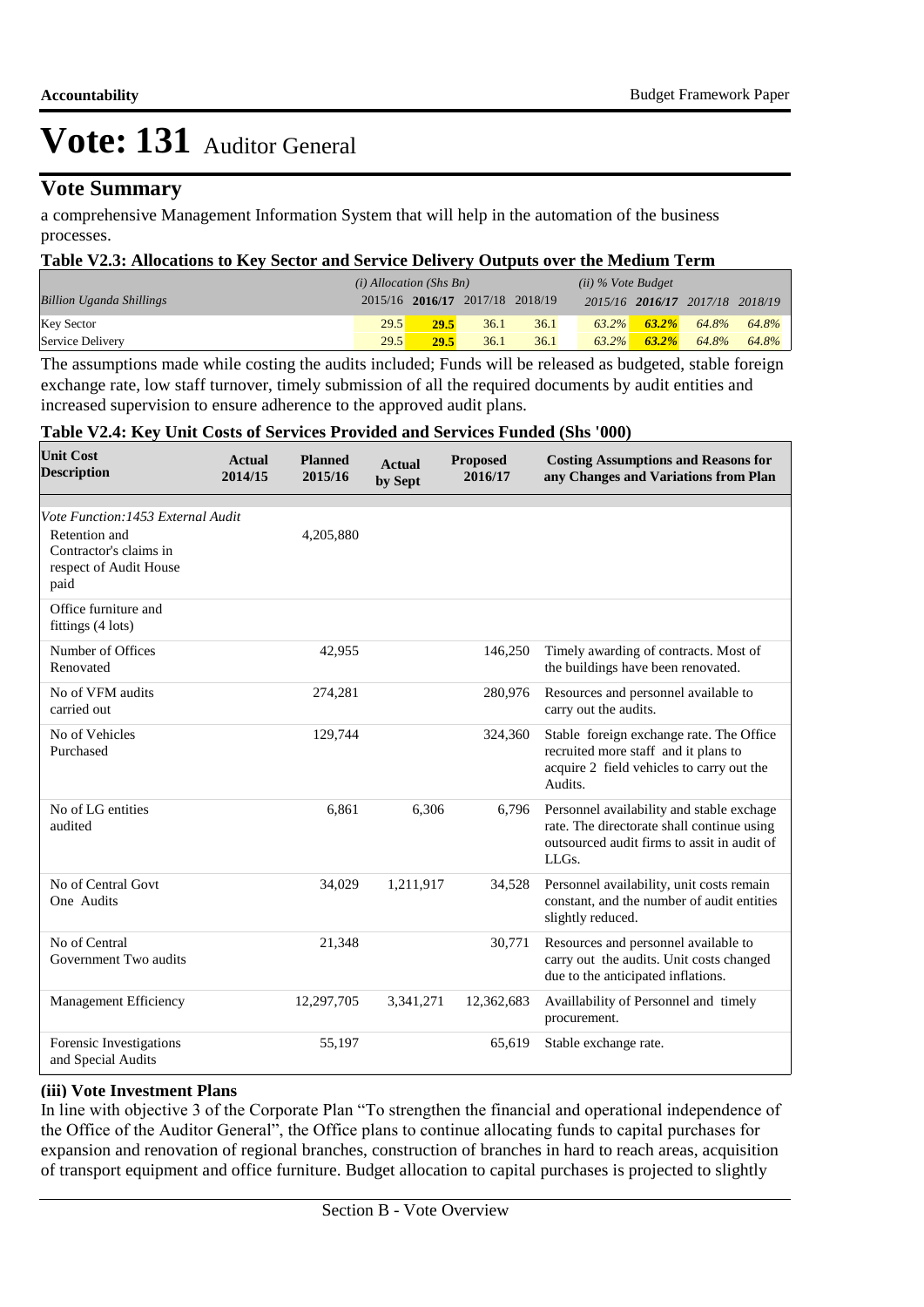### **Vote Summary**

increase to Shs 5.591bn and Shs 6.659bn for FYs 2017/18 and 2018/19 respectively.

#### **Table V2.5: Allocations to Capital Investment over the Medium Term**

|                                           | $(i)$ Allocation (Shs Bn) |                                 |      | $(ii)$ % Vote Budget |           |          |                                 |           |
|-------------------------------------------|---------------------------|---------------------------------|------|----------------------|-----------|----------|---------------------------------|-----------|
| <b>Billion Uganda Shillings</b>           |                           | 2015/16 2016/17 2017/18 2018/19 |      |                      |           |          | 2015/16 2016/17 2017/18 2018/19 |           |
| Consumption Expendture (Outputs Provided) | 41.9                      | 41.9                            | 49.0 | 49.0                 | $89.7\%$  | $89.7\%$ | 87.8%                           | 87.8%     |
| Investment (Capital Purchases)            | 4.8                       | 4.8                             | 6.8  | 6.8                  | $10.3\%$  | $10.3\%$ | $12.2\%$                        | $12.2\%$  |
| <b>Grand Total</b>                        | 46.7                      | 46.7                            | 55.8 | 55.8                 | $100.0\%$ |          | $100.0\%$ $100.0\%$             | $100.0\%$ |

For the FY2016/17, Budget allocation to capital development remained the same at Shs 4.826Bn excluding taxes, With this amount, the office planned to settle the variations in the final accounts of the construction of Audit House, renovate the three regional offices of Arua, Fort Portal and Gulu which are in a dilapidated state. The office also planned to carry out maintenance on the other 5 regional offices. Additionally, the office plans to replace its aging fleet at the regional offices which is overdue for replacement. The budget for Fys 2017/18 and 2018/19 indicate that allocations to capital development will slightly increase to Shs 5.791bn and Shs 6.659bn respectively. This will cater for renovation and expansion of existing regional offices, acquisition of transport facilities and office furniture.

In FY 2016/17, with support from FINMAP and Government of Uganda, the office planned to construct, furnish and equip

Hoima and Moroto regional offices. In addition, the office plans to procure a comprehensive Management Information System. The process of developing ToRs have been initiated in FY 2015/16.

| $\frac{1}{2}$<br><b>Project, Programme</b> |                                                                                             | preur mi , coemicnes<br>2015/16                                           | 2016/17                                                                                 |                                                                                                 |
|--------------------------------------------|---------------------------------------------------------------------------------------------|---------------------------------------------------------------------------|-----------------------------------------------------------------------------------------|-------------------------------------------------------------------------------------------------|
|                                            | <b>Vote Function Output</b><br><b>UShs Thousand</b>                                         | <b>Approved Budget, Planned</b><br><b>Outputs (Quantity and Location)</b> | <b>Actual Expenditure and</b><br><b>Outputs by September</b><br>(Quantity and Location) | <b>Proposed Budget, Planned</b><br><b>Outputs (Quantity and Location)</b>                       |
|                                            |                                                                                             | Project 0362 Support to Office of the Auditor General                     |                                                                                         |                                                                                                 |
|                                            | 145372 Government<br><b>Buildings and</b><br><b>Administrative</b><br><b>Infrastructure</b> | Masaka regional office<br>compound paved<br>A.C System installed at Gulu  | Plans have been made for<br>rennovation of Masaka regional<br>office                    | Repairs and renovation of<br>branch offices and Audit House<br>done                             |
|                                            |                                                                                             | regional office                                                           | Defects liability site meetings<br>held and deffects corrected                          | Supply and Maintenance of<br>machinery and equipment -<br>Generator maintenance, Air            |
|                                            |                                                                                             | Retention in respect of Audit<br>House project paid to the<br>Contractor  | Reports on defects produced<br>A report on Assessment of                                | conditioning maintenance, Lift<br>maintenance, CCTV and access<br>control etc                   |
|                                            |                                                                                             | Contractor claims on Audit<br>House paid                                  | Contractor's<br>claims produced                                                         | AC system installed in Soroti<br>branch and Mbale Branch                                        |
|                                            |                                                                                             |                                                                           |                                                                                         | Masaka compound paving<br>works completed                                                       |
|                                            |                                                                                             |                                                                           |                                                                                         | 2 regional offices in Gulu and<br>Masaka renovated                                              |
|                                            |                                                                                             |                                                                           |                                                                                         | Internal cleaning cradle on<br>Audit House procured                                             |
|                                            |                                                                                             |                                                                           |                                                                                         | Arua and Masaka branches<br>fenced                                                              |
|                                            |                                                                                             |                                                                           |                                                                                         | Inverter system procured,<br>installed for Arua, Gulu,<br>Mbarara, Soroti and Mbale<br>branches |

#### **Table V2.6: Major Capital Investments**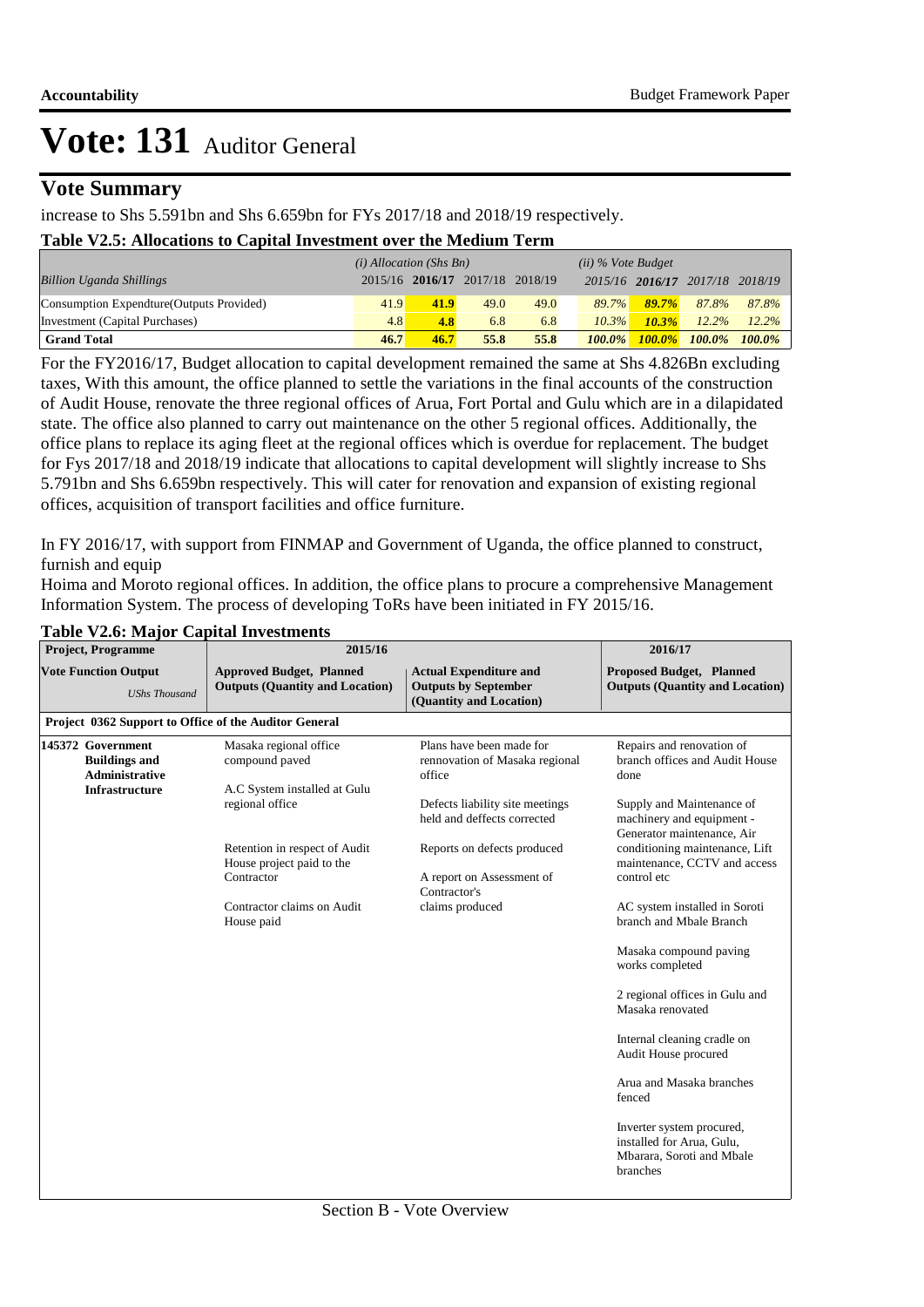## **Vote Summary**

|                                                     | <b>Project, Programme</b>                             | 2015/16                                                                   |                                                                                         | 2016/17                                                                                     |  |
|-----------------------------------------------------|-------------------------------------------------------|---------------------------------------------------------------------------|-----------------------------------------------------------------------------------------|---------------------------------------------------------------------------------------------|--|
| <b>Vote Function Output</b><br><b>UShs Thousand</b> |                                                       | <b>Approved Budget, Planned</b><br><b>Outputs (Quantity and Location)</b> | <b>Actual Expenditure and</b><br><b>Outputs by September</b><br>(Quantity and Location) | <b>Proposed Budget, Planned</b><br><b>Outputs (Quantity and Location)</b>                   |  |
|                                                     |                                                       |                                                                           |                                                                                         | Re-modification and<br>construction of Arua regional<br>offices                             |  |
|                                                     |                                                       |                                                                           |                                                                                         | Settlement of variations in the<br>final accounts of the<br>construction of the Audit House |  |
|                                                     | <b>Total</b>                                          | 4,291,790                                                                 | 0                                                                                       | 4,291,790                                                                                   |  |
|                                                     | <b>GoU</b> Development                                | 4,291,790                                                                 | 0                                                                                       | 4,291,790                                                                                   |  |
|                                                     | <b>External Financing</b>                             | 0                                                                         | 0                                                                                       | 0                                                                                           |  |
|                                                     | 145375 Purchase of Motor<br><b>Vehicles and Other</b> | 5 motor vehicles procured                                                 | Specifications for procurement<br>of 2 vehicles developed                               | 2 motor vehicles procured                                                                   |  |
|                                                     | <b>Transport</b><br>Equipment                         |                                                                           |                                                                                         | Taxes on vehicles paid                                                                      |  |
|                                                     | <b>Total</b>                                          | 648,720                                                                   | 18,957                                                                                  | 533,720                                                                                     |  |
|                                                     | <b>GoU</b> Development                                | 648,720                                                                   | 18,957                                                                                  | 533,720                                                                                     |  |
|                                                     | <b>External Financing</b>                             | 0                                                                         | 0                                                                                       | $\theta$                                                                                    |  |

### **(iv) Vote Actions to improve Priority Sector Outomes**

Over time, the office has built capacity of its staff through training, benchmarking and use of short term consultancies both through workshops and working alongside audit staff in execution of complex audit projects. The office has therefore prioritized building staff capacity to carry out such audits internally hence increasing audit coverage.

The office will continue the rolling out the use of the Computer Aided Audit Tools and their reviews to address any challenges involved in the use these tools. This is aimed at improving the quality of audits.

The office plans to procure a comprehensive Management Information System to facilitate automation of business processes. In the same vein, the office plans to strengthen the monitoring and evaluation system to ensure regular assessment of its Corporate Plan.

Consolidation of operational independence at both the headquarters and branches. Following the completion of Audit House, all existing OAG offices are operating in OAG owned premises. In addition, in the FY 2016/17, the office plans to construct two regional offices in Hoima and Moroto districts. This will save the time spent travelling hence improving audit coverage and quality of reports.

Ensuring effective engagement of the OAG stakeholders. In order to improve on the impact of audits, the office plans to build the capacity of its stakeholders at district level in utilisation of audit reports and increased wider dissemination of the audit reports.

Through its Parliamentary Liaison Department, the office will continue providing technical support to the Oversight Committees of Parliament in order to facilitate discussion of audit reports thereby improving on the audit impact

**Table V2.7: Priority Vote Actions to Improve Sector Performance** 

| 2015/16 Planned Actions: | 2015/16 Actions by Sept: | 2016/17 Planned Actions:                                                                             | <b>MT Strategy:</b> |
|--------------------------|--------------------------|------------------------------------------------------------------------------------------------------|---------------------|
|                          |                          | Sector Outcome 2: Compliance to accountability policies, service delivery standards and regulations. |                     |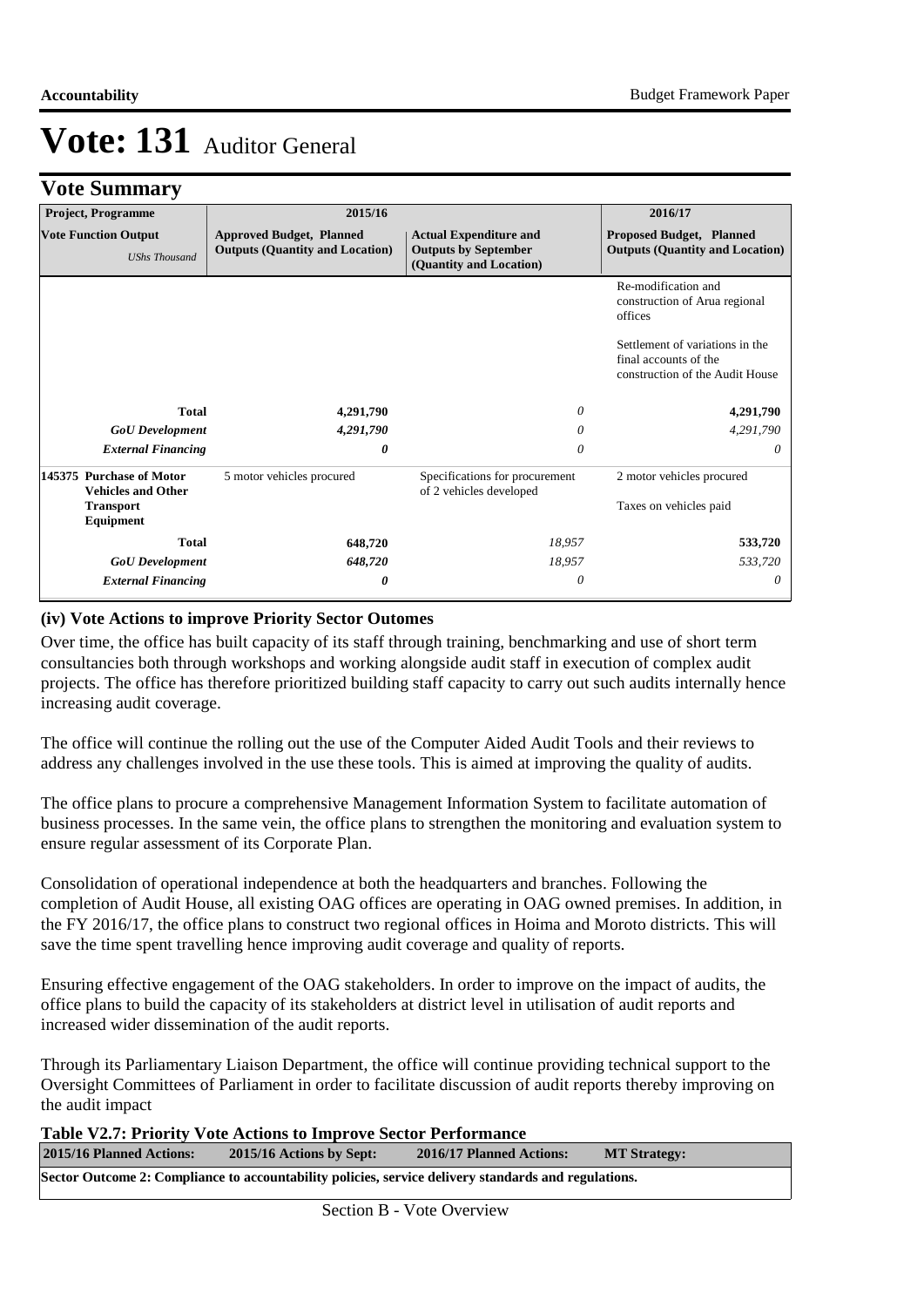## **Vote Summary**

| 2015/16 Planned Actions:                                                                                                                                                                       | 2015/16 Actions by Sept:                                                                                                                                                                                                                                        | 2016/17 Planned Actions:                                                                                                                                                                                                                                                            | <b>MT Strategy:</b>                                                                                                                                                                                                                                   |  |  |  |  |  |  |
|------------------------------------------------------------------------------------------------------------------------------------------------------------------------------------------------|-----------------------------------------------------------------------------------------------------------------------------------------------------------------------------------------------------------------------------------------------------------------|-------------------------------------------------------------------------------------------------------------------------------------------------------------------------------------------------------------------------------------------------------------------------------------|-------------------------------------------------------------------------------------------------------------------------------------------------------------------------------------------------------------------------------------------------------|--|--|--|--|--|--|
| Vote Function: 1453 External Audit                                                                                                                                                             |                                                                                                                                                                                                                                                                 |                                                                                                                                                                                                                                                                                     |                                                                                                                                                                                                                                                       |  |  |  |  |  |  |
| VF Performance Issue:<br>Development of ICT infrastructure to facilitate automation of the audit processes and enhance internal<br>and external communications                                 |                                                                                                                                                                                                                                                                 |                                                                                                                                                                                                                                                                                     |                                                                                                                                                                                                                                                       |  |  |  |  |  |  |
| Hoima, Mbarara and Moroto<br>Regional Offices connected<br>to the OAG WAN:<br>Management Information<br>System procured and<br>operationalised; Teammate<br>licenses procured and<br>deployed. | Procurement requisition form<br>for networking components<br>for OAG Wide Area Network<br>for Jinja, Mbarara and Mbale<br>regional offices was submitted<br>to FINMAP. Process of<br>developing ToRs for<br>Management Information<br>System is on-going.       | <b>Management Information</b><br><b>System procured and</b><br>operationalised; Teammate<br>licenses procured and<br>deployed. Review of<br><b>Teammate version 10</b>                                                                                                              | Modernisation of the current<br><b>ICT</b> facilities. Building<br>capacity of staff in IT audit<br>and use of audit software.                                                                                                                        |  |  |  |  |  |  |
| VF Performance Issue:                                                                                                                                                                          | The Office needs to complete the implementation of the new structure and build the capacity of the<br>staff to improve on timeliness, quality and impact of audit reports.                                                                                      |                                                                                                                                                                                                                                                                                     |                                                                                                                                                                                                                                                       |  |  |  |  |  |  |
| Building the capacity of staff<br>in audit skills (performance<br>audit, engineering audit, IT<br>audit and forensic<br>investigations etc). Support<br>staff for professional courses.        | Advert for the Professional<br>courses was made and staff<br>applied for the sponsorship for<br>the December 2015 sitting                                                                                                                                       | Continue building the capacity<br>of staff in audit skills<br>(performance audit,<br>engineering audit, IT audit and<br>forensic investigations etc).<br><b>Support staff for professional</b><br>courses. Finalise and<br>implement the new approved<br><b>OAG Staff structure</b> | Increased utilisation of in-<br>house resource pool of trainers<br>Continue with on job training<br>of new recruits<br>Continue with building<br>capacity of Auditors in<br>emerging new audit areas.<br>Develop the training<br>evaluation Framework |  |  |  |  |  |  |
| VF Performance Issue:                                                                                                                                                                          | The Office urgently needs to secure Office accommodation for all its Directorates which are currently<br>scattered in different locations. This will not only enhance independence but will also facilitate an<br>effective Communication network in the Office |                                                                                                                                                                                                                                                                                     |                                                                                                                                                                                                                                                       |  |  |  |  |  |  |
| Hoima and Moroto Regional<br>Offices constructed                                                                                                                                               | Evaluation of design<br>consultants for Hoima and<br>Moroto regional offices is at<br>Financial evaluation stage                                                                                                                                                | Complete construction of<br><b>Hoima and Moroto regional</b><br>offices                                                                                                                                                                                                             | Establishing branch offices in<br>hard to reach areas.<br>Renovation of existing branch<br>offices.                                                                                                                                                   |  |  |  |  |  |  |

## *V3 Proposed Budget Allocations for 2016/17 and the Medium Term*

*This section sets out the proposed vote budget allocations for 2016/17 and the medium term, including major areas of expenditures and any notable changes in allocations.* 

### **Table V3.1: Past Outturns and Medium Term Projections by Vote Function\***

|                           |                           | 2015/16                |                             | <b>MTEF Budget Projections</b> |         |         |
|---------------------------|---------------------------|------------------------|-----------------------------|--------------------------------|---------|---------|
|                           | 2014/15<br><b>Outturn</b> | Appr.<br><b>Budget</b> | Spent by<br><b>End Sept</b> | 2016/17                        | 2017/18 | 2018/19 |
| Vote: 131 Auditor General |                           |                        |                             |                                |         |         |
| 1453 External Audit       | 61.188                    | 46.704                 | 11.380                      | 46.704                         | 52.884  | 59.556  |
| <b>Total for Vote:</b>    | 61.188                    | 46.704                 | 11.380                      | 46.704                         | 52,884  | 59.556  |

#### **(i) The Total Budget over the Medium Term**

In the FY 2016/17, the Vote was allocated a total budget of Shs 46.704bn excluding taxes of which Wage is Shs 19.587bn, Non-Wage is Shs 22.292bn and Development is Shs 4.826bn. In the Financial Years 2017/18 and 2018/19, the budget allocation is projected to increase to Shs 52.883bn and Shs 59.546bn respectively.

#### **(ii) The major expenditure allocations in the Vote for 2016/17**

The external audit function in the Accountability Sector is responsible for ensuring that public resources are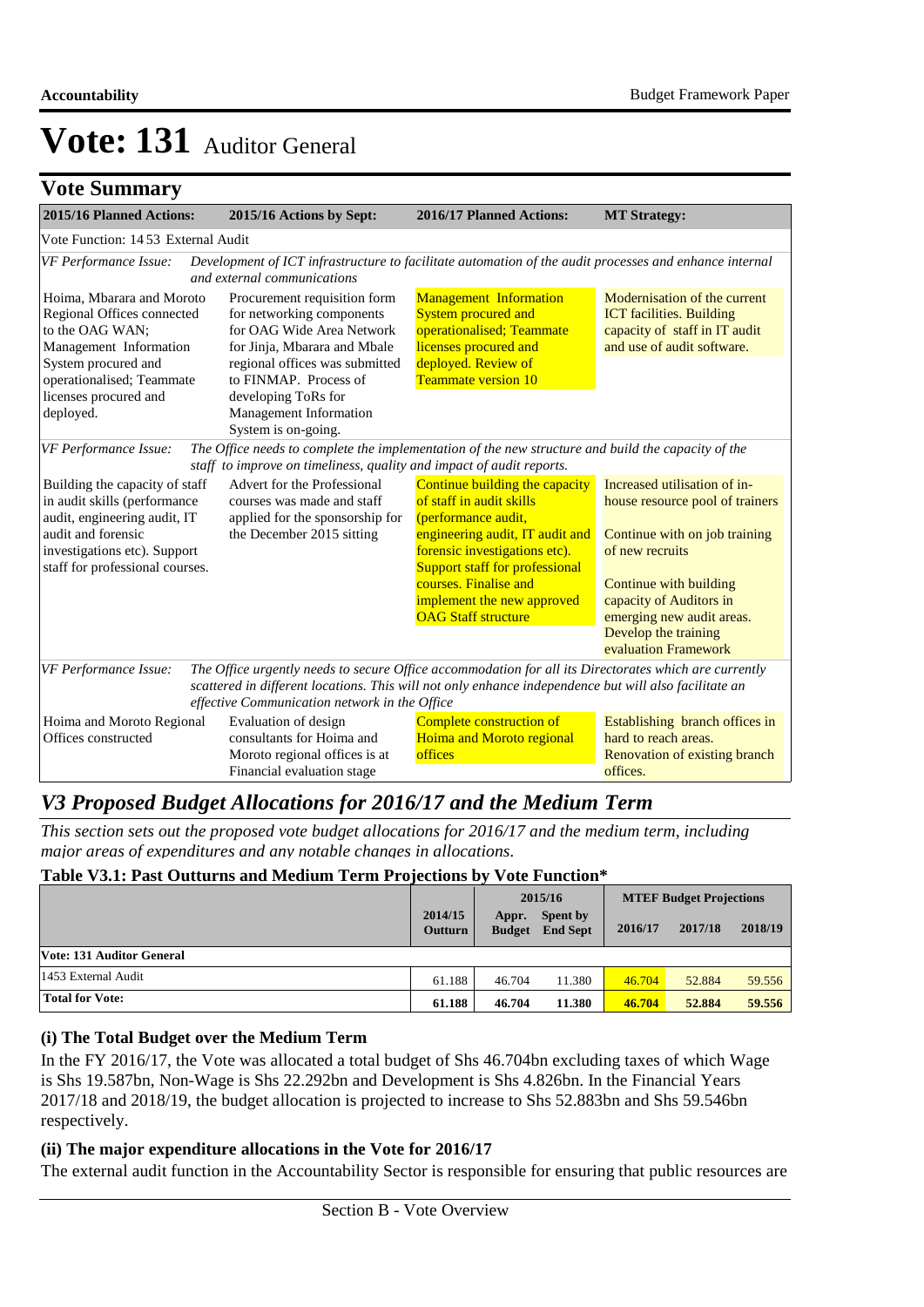## **Vote Summary**

utilized as appropriated by Parliament. The key objectives of the function are to ensure accountability, transparency and value for money from the utilization of public funds hence contributing to the promotion of effective public accountability.

In the FY 2016/17 the office was allocated Shs 46.704bn excluding taxes. This includes Shs 19.587bn for wage, Shs 22.292bn for non-wage and Shs 4.826bn for development.

The budget allocation by program is as follows; Program 1: Headquarters - Shs 12.36bn; Program 2: Directorate of Central Government One - Shs 4.35bn; Program 3: Directorate of Central Government Two - Shs 4.85bn; Program 4: Directorate of Local Authorities - Shs 12.144bn; Program 5: Value for Money - Shs 4.50bn and Program 6: Directorate of Forensic Investigations and IT Audits - Shs 3.68bn.

The allocation of GoU development is as follows: Non-residential buildings - Shs 4.292bn, procurement of motor vehicles - Shs 0.534bn.

### **(iii) The major planned changes in resource allocations within the Vote for 2016/17**

There are no major planned changes in the reosurce allocation for FY 2016/17. The budget for FY 2016/17 has been maintained at the same level of FY 2015/16.

### **Table V3.2: Key Changes in Vote Resource Allocation**

## *V4: Vote Challenges for 2016/17 and the Medium Term*

*This section sets out the major challenges the vote faces in 2016/17 and the medium term which the vote has been unable to address in its spending plans.*

The major challenges being encountered by the office are: meeting operation and maintenance costs for Audit House, clearing audit backlog for Lower Local Governments and schools; expanding audit coverage; strengthening financial and physical independence at regional offices and building staff capacity. In addition, the office of the Auditor General was appointed to Chair the Working Group on Extractive Industries tasked to ensure that Governments manage Extractive Industries in the best interest of the public through formulation of guidelines and promotion of transparency, accountability and knowledge sharing among others. However, due to inadequate funding, it has been unable to fully operationalize the secretariat. Reduced audit period; with the coming into force of the Public Finance and Management Act, 2015, the reporting period for the Office of the Auditor General was changed from 31st March to 31st December, thus shortening it by 3 months. This has increased the audit workload in first half of the year.

| <b>Additional Requirements for Funding and</b><br><b>Outputs in 2016/17:</b> | <b>Justification of Requirement for</b><br><b>Additional Outputs and Funding</b> |  |  |
|------------------------------------------------------------------------------|----------------------------------------------------------------------------------|--|--|
| Vote Function: 1401 External Audit                                           |                                                                                  |  |  |
| 1453 01 Financial Audits<br>Output:                                          |                                                                                  |  |  |
| <b>UShs Bn:</b><br>6.500                                                     | To address the above challenge, the office requires an additional                |  |  |
| The office requires additional funding of Shs 6.5bn and the                  | funding of Shs 6.5bn as detailed below:                                          |  |  |
| expected outputs include;                                                    |                                                                                  |  |  |
| A back log of 1,807 (FY 2013/14 and 2014/15) and 820 sub-                    | Section 13 of the National Audit Act 2008 requires the Auditor                   |  |  |
| county and schools audits cleared                                            | General to audit and report on all public accounts of Uganda and                 |  |  |
|                                                                              | of all public offices. However, due to inadequate funding the                    |  |  |
| Audits of 3 Energy construction projects (Karuma, Isimba,                    | office is unable to cover its entire audit population especially                 |  |  |
| Oil refinery and pipeline)                                                   | Local authorities and schools resulting into accumulation of audit               |  |  |
|                                                                              | backlog. In addition due to on-going developments in the country,                |  |  |
|                                                                              | new audit areas have emerged.                                                    |  |  |
|                                                                              | Therefore, in the FY 2016/17, the office requires additional                     |  |  |

#### **Table V4.1: Additional Output Funding Requests**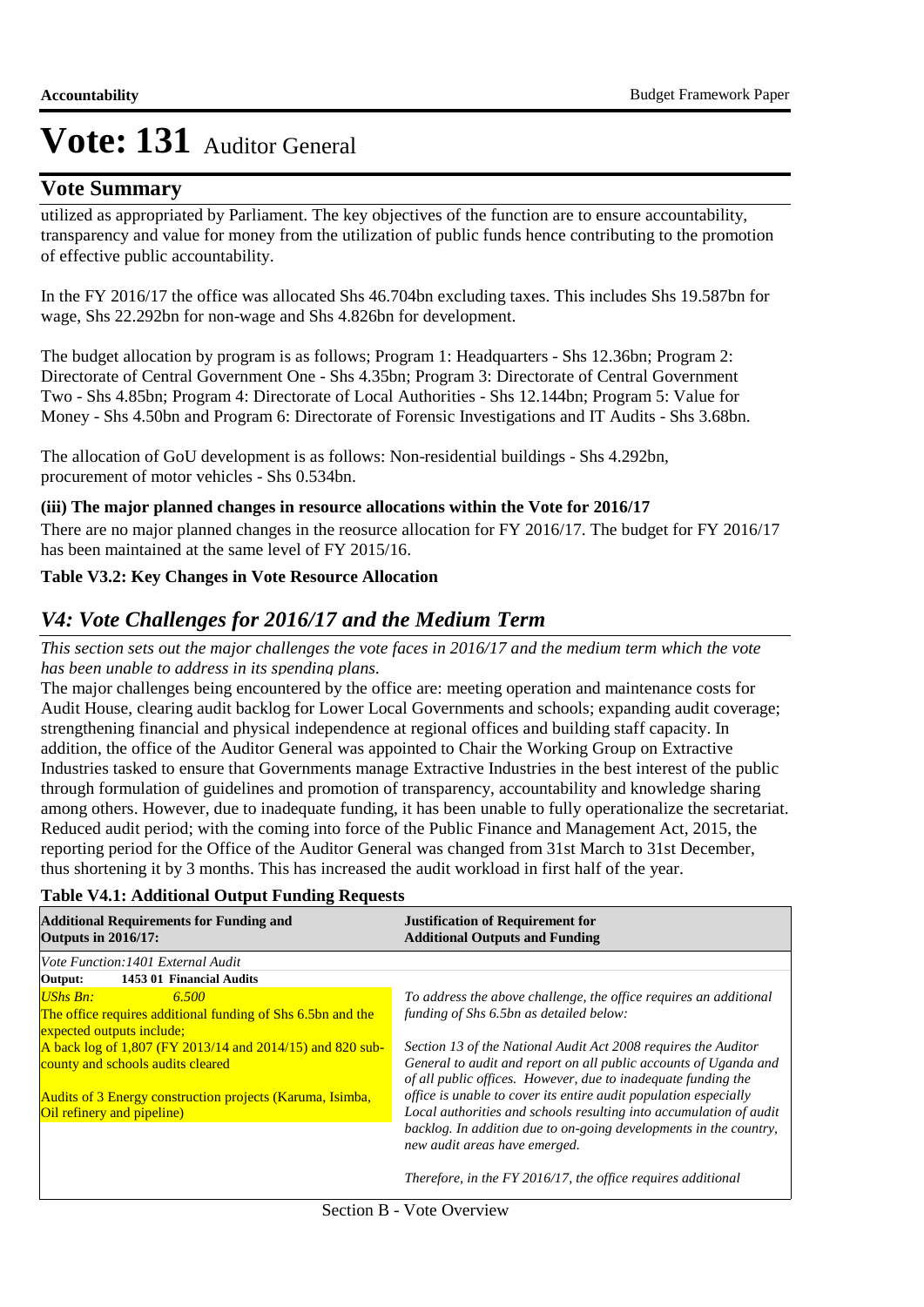| <b>Vote Summary</b>                                                          |                                                                                                                                                                                                                                                                                                                                                                                                                                                                                                                                                                                                                                                                                                                                                                                                                                                                                                                                                                                                                                                                                                                                             |  |  |  |
|------------------------------------------------------------------------------|---------------------------------------------------------------------------------------------------------------------------------------------------------------------------------------------------------------------------------------------------------------------------------------------------------------------------------------------------------------------------------------------------------------------------------------------------------------------------------------------------------------------------------------------------------------------------------------------------------------------------------------------------------------------------------------------------------------------------------------------------------------------------------------------------------------------------------------------------------------------------------------------------------------------------------------------------------------------------------------------------------------------------------------------------------------------------------------------------------------------------------------------|--|--|--|
| <b>Additional Requirements for Funding and</b><br><b>Outputs in 2016/17:</b> | <b>Justification of Requirement for</b><br><b>Additional Outputs and Funding</b>                                                                                                                                                                                                                                                                                                                                                                                                                                                                                                                                                                                                                                                                                                                                                                                                                                                                                                                                                                                                                                                            |  |  |  |
|                                                                              | funding of Shs 6.5bn to clear audit backlog and expand audit<br>coverage as summarised below:                                                                                                                                                                                                                                                                                                                                                                                                                                                                                                                                                                                                                                                                                                                                                                                                                                                                                                                                                                                                                                               |  |  |  |
|                                                                              | •Public works audit: UGX. 500m<br>•Audit of Lower Local Government backlog UGX 5.0b<br>•Audit of Energy construction projects (Karuma, Isimba, Oil<br>refinery and pipeline, etc), UGX.1.0 Billion                                                                                                                                                                                                                                                                                                                                                                                                                                                                                                                                                                                                                                                                                                                                                                                                                                                                                                                                          |  |  |  |
| Output:<br>1453 03 Policy, Planning and Strategic Management                 |                                                                                                                                                                                                                                                                                                                                                                                                                                                                                                                                                                                                                                                                                                                                                                                                                                                                                                                                                                                                                                                                                                                                             |  |  |  |
| 21.414<br><b>UShs Bn:</b><br>Wage enhancement for office staff               | Replacing aging OAG fleet- Shs 4.185bn                                                                                                                                                                                                                                                                                                                                                                                                                                                                                                                                                                                                                                                                                                                                                                                                                                                                                                                                                                                                                                                                                                      |  |  |  |
| <b>Replace aging OAG motor Fleet</b>                                         | Majority of the vehicles that are currently deployed at the<br>regional offices are all above 5 years old resulting into high<br>expenditure on maintenance and repair. In this regard, there is                                                                                                                                                                                                                                                                                                                                                                                                                                                                                                                                                                                                                                                                                                                                                                                                                                                                                                                                            |  |  |  |
| Court awards cleared,                                                        | need to replace the aging fleet at the regional offices to improve<br>operational efficiency. This requires a total budget of Ushs                                                                                                                                                                                                                                                                                                                                                                                                                                                                                                                                                                                                                                                                                                                                                                                                                                                                                                                                                                                                          |  |  |  |
| 100 laptops procured                                                         | 4.183bn to procure 27 vehicles each estimated at a unit cost of<br>155m and then deploy three vehicles at each regional office.                                                                                                                                                                                                                                                                                                                                                                                                                                                                                                                                                                                                                                                                                                                                                                                                                                                                                                                                                                                                             |  |  |  |
| Annual subscription for Teammate licenses paid                               |                                                                                                                                                                                                                                                                                                                                                                                                                                                                                                                                                                                                                                                                                                                                                                                                                                                                                                                                                                                                                                                                                                                                             |  |  |  |
| Video conferencing facilities procured                                       | Wage Enhancement - UGX 5.670bn                                                                                                                                                                                                                                                                                                                                                                                                                                                                                                                                                                                                                                                                                                                                                                                                                                                                                                                                                                                                                                                                                                              |  |  |  |
| <b>Staff capacity built</b>                                                  | At the commencement of the National Audit Act in October 2008,<br>Parliament approved an enhanced salary structure for the office.<br>The enhanced salary was however fixed and did not provide for<br>inflationary adjustments as with the main stream public service<br>and other institutions. OAG approached Parliament with<br>proposals to enhance staff salary in the course of the FY 2013/14<br>but due to resource constraints, this was not possible. The office<br>proposed an average increment of 35% (amounting to UGX<br>6.218Bn) in the FY 2014/15, with subsequent reviews taking place<br>every three years. However, Parliament recommended that the<br>office suspends implementation of the voluntary retirement<br>scheme and utilises the funds earlier allocated for this purpose to<br>enhance staff salaries. As a result, a total of Shs 1.347Bn was<br>reallocated from non-wage to wage resulting into an average<br>salary increment of 8%. Consequently, there is a funding gap of<br>UGX 5.670Bn on this priority comprising UGX 4.885Bn for wage<br>and UGX 0.785Bn for the associated NSSF and gratuity. |  |  |  |
|                                                                              | Enhancing operational performance $-$ Shs 11.559 bn                                                                                                                                                                                                                                                                                                                                                                                                                                                                                                                                                                                                                                                                                                                                                                                                                                                                                                                                                                                                                                                                                         |  |  |  |
|                                                                              | In line with the objective 4 of the Corporate Plan, the office<br>requires additional funding of Shs 11.559 bn to settle outstanding<br>court awards, staff capacity building and ICT Infrastructure<br>development.                                                                                                                                                                                                                                                                                                                                                                                                                                                                                                                                                                                                                                                                                                                                                                                                                                                                                                                        |  |  |  |
|                                                                              | Legal Expenses (Court awards) - 8bn                                                                                                                                                                                                                                                                                                                                                                                                                                                                                                                                                                                                                                                                                                                                                                                                                                                                                                                                                                                                                                                                                                         |  |  |  |
|                                                                              | Legal Costs arising from pending and future court cases resulting<br>in required additional funding of Shs 8bn                                                                                                                                                                                                                                                                                                                                                                                                                                                                                                                                                                                                                                                                                                                                                                                                                                                                                                                                                                                                                              |  |  |  |
|                                                                              | ICT Infrastructure Development - UGX 1.287bn                                                                                                                                                                                                                                                                                                                                                                                                                                                                                                                                                                                                                                                                                                                                                                                                                                                                                                                                                                                                                                                                                                |  |  |  |
|                                                                              | The office is rolling out the use of computerised audit tools<br>(Teammate) whose coverage is currently at 75% as of 2015/16. To<br>ensure 100% coverage, the office will be procuring additional                                                                                                                                                                                                                                                                                                                                                                                                                                                                                                                                                                                                                                                                                                                                                                                                                                                                                                                                           |  |  |  |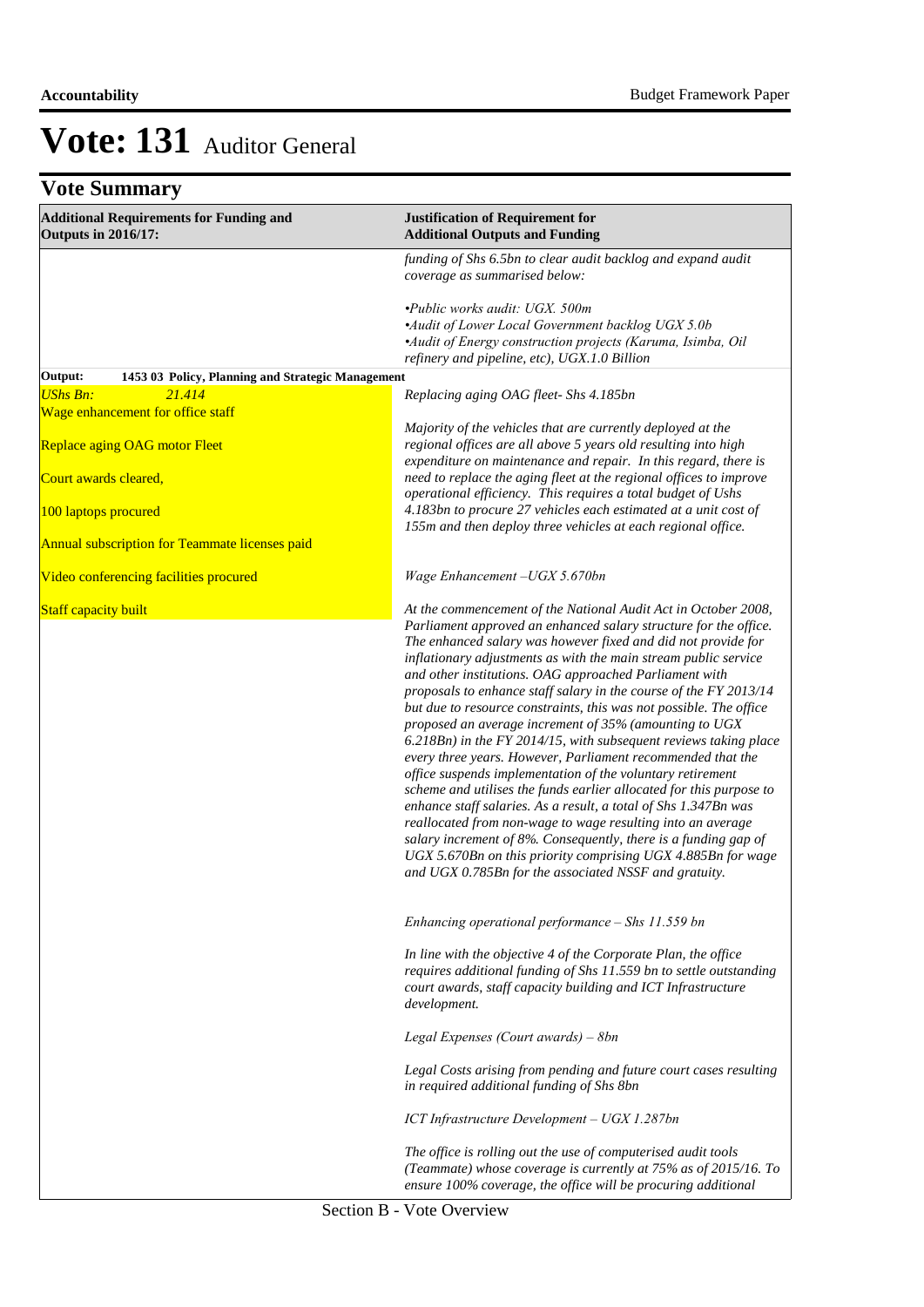## **Vote Summary**

| <b>Additional Requirements for Funding and</b><br><b>Outputs in 2016/17:</b> | <b>Justification of Requirement for</b><br><b>Additional Outputs and Funding</b>                                                                                                                                                                                                                                                                                                                                                                                                                                                                           |
|------------------------------------------------------------------------------|------------------------------------------------------------------------------------------------------------------------------------------------------------------------------------------------------------------------------------------------------------------------------------------------------------------------------------------------------------------------------------------------------------------------------------------------------------------------------------------------------------------------------------------------------------|
|                                                                              | licences in the FY 2016/17 and this will increase the quality and<br>efficiency of audit work. In this regard, the office requires<br>additional funding of Shs 0.507bn for annual licence renewal and<br>purchasing of additional licenses. The office also requires 100<br>new laptops to replace old stock. This requires funding of 0.28b.<br>In addition, the office plans to acquire video conferencing<br>equipment for the training centre at the Audit House estimated<br>cost of Shs 0.2bn and to renew its Microsoft Volume License at<br>0.3bn |
|                                                                              | Staff Capacity building $- UGX 2.272bn$                                                                                                                                                                                                                                                                                                                                                                                                                                                                                                                    |
|                                                                              | In view of the ever increasing demand for quality audits, the office<br>needs to respond by undertaking thorough training of staff in<br>financial audits and emerging specialised audit areas. This will<br>require additional funding of UGX 0.922bn.                                                                                                                                                                                                                                                                                                    |
|                                                                              | Unfunded trainings include;                                                                                                                                                                                                                                                                                                                                                                                                                                                                                                                                |
|                                                                              | •Energy SAP FICO for 2 staff – Shs 70m                                                                                                                                                                                                                                                                                                                                                                                                                                                                                                                     |
|                                                                              | $\cdot$ URA Revenue audit – Shs 128m                                                                                                                                                                                                                                                                                                                                                                                                                                                                                                                       |
|                                                                              | •Use of Forensic Audit Tools - Shs 365m                                                                                                                                                                                                                                                                                                                                                                                                                                                                                                                    |
|                                                                              | •Oracle Annual Conference - Shs 59m                                                                                                                                                                                                                                                                                                                                                                                                                                                                                                                        |
|                                                                              | $\cdot$ AFROSAI - E Updates Local Government and CG1 - Shs 100m                                                                                                                                                                                                                                                                                                                                                                                                                                                                                            |
|                                                                              | •Management Development Programme for 10 senior staff - Shs<br>200m                                                                                                                                                                                                                                                                                                                                                                                                                                                                                        |
|                                                                              | To enhance performance and staff professional development in<br>the Directorate of Corporate Services, the office requires<br>additional funding of Shs 1.35bn for staff to undertake training<br>courses and seminars in various professional disciplines.                                                                                                                                                                                                                                                                                                |

*This section discusses how the vote's plans will address and respond to the cross-cutting policy, issues of gender and equity; HIV/AIDS; and the Environment, and other budgetary issues such as Arrears and NTR..* 

### **(i) Cross-cutting Policy Issues**

*(i) Gender and Equity*

**Objective:** To promote career growth of men, women and persons with diabilities in the office *Issue of Concern* : The need to have a balanced career growth for all staff, men and women Provide training to both men and women in professional development and other areas. 0.119432 Performance Indicators Number of men and women trained *Proposed Intervensions Budget Allocations*  UGX billion